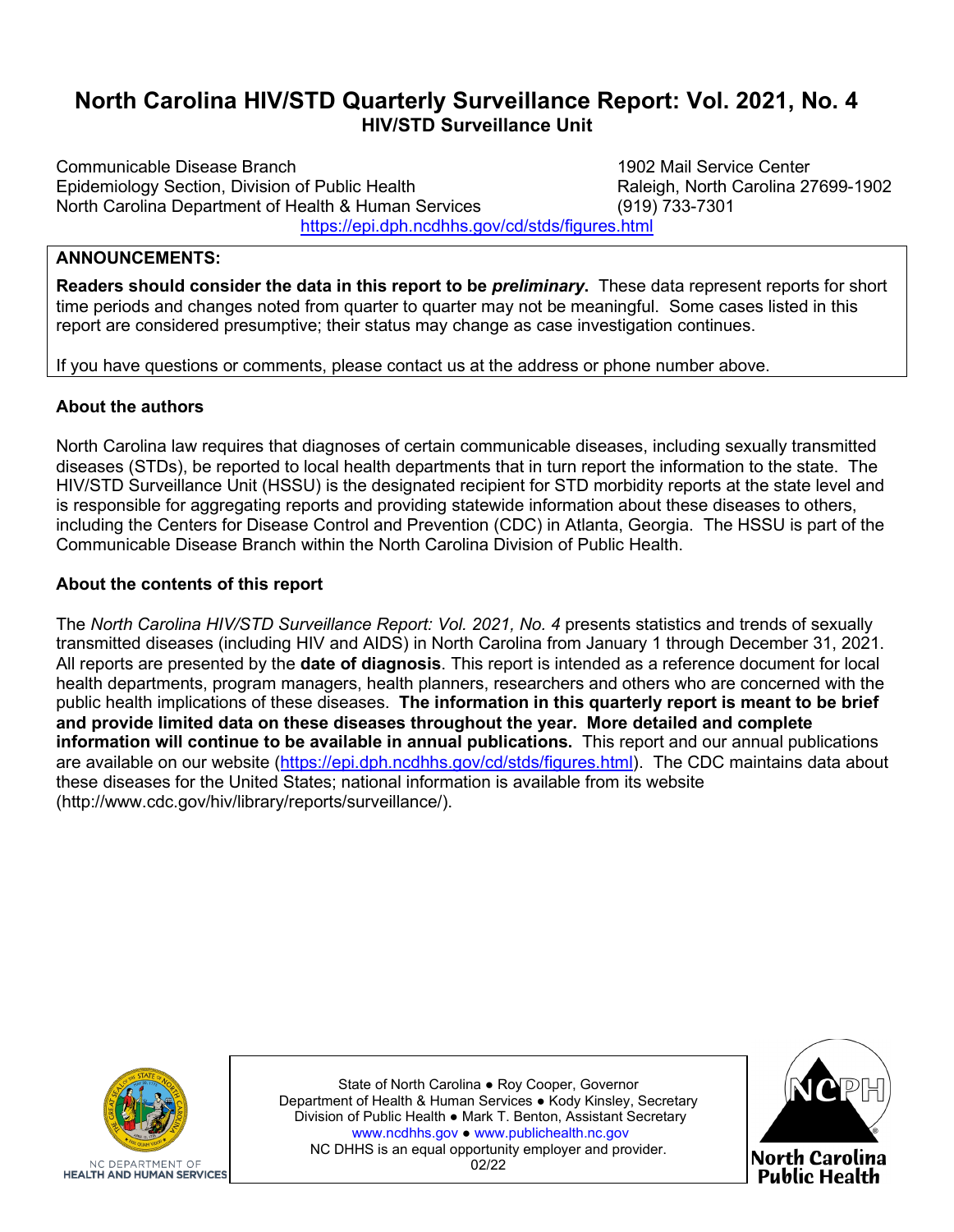## **HIV Infection Surveillance Data**

*Human immunodeficiency virus (HIV) infection case reports* represents all new diagnoses with HIV in North Carolina regardless of the stage of the disease (including acquired immunodeficiency syndrome [AIDS]). Most persons are reported with only an HIV infection, but some persons are reported with a concurrent diagnosis of AIDS (an AIDS diagnosis within six months of the initial HIV infection diagnosis). In North Carolina, about one-quarter of the new HIV infection reports represent persons who are diagnosed with HIV infection and AIDS at the same time. *AIDS case reports*, by contrast, represent only persons with HIV infection who have progressed to this later, more life threatening, stage of disease. For these reasons, HIV infection reports and AIDS case reports should be considered separately. The two categories should never be combined to estimate an infected population, as the broad group of HIV disease includes AIDS cases, and combining the two categories would therefore double-count the AIDS cases. *HIV infection and AIDS cases are both presented by date of diagnosis in this publication.* This gives a preliminary look at HIV infection surveillance for 2021. Also, HIV and AIDS cases diagnosed from long-term care institutions, such as prisons, are not included in county totals, but are listed under "Unassigned" county.

# **Chlamydia Surveillance Data**

Chlamydia case reports represent persons who have a laboratory-confirmed chlamydial infection. It is important to note that chlamydial infection is often asymptomatic in both males and females, and most cases are detected through screening. The disease can cause serious complications in females (such as infertility), and a number of screening programs are in place to detect infection in young women. There are no comparable screening programs for young men. For this reason, chlamydia case reports are always highly biased with respect to gender. Changes in the number of reported cases may be due to changes in screening practices. Increases in morbidity totals since 2008 are likely to be the result of enhancements in laboratory reporting. Chlamydia infections are presented by **date of diagnosis** in this publication.

## **Gonorrhea Surveillance Data**

Gonorrhea case reports represent persons who have a laboratory-confirmed gonorrhea infection. Gonorrhea is often symptomatic in males and slightly less so in females. Many cases are detected when patients seek medical care. Others are detected through screening, but to a far lesser degree than chlamydia cases. Gonorrhea can cause serious complications for females (such as infertility),, and a number of screening programs exist targeting this population. There is less screening of males but since they are more likely to have symptoms that would bring them to the STD clinic, gender bias in gonorrhea reporting is not likely to be large. Public clinics and health departments may do a better job of conducting such screening programs and reporting cases, causing the reported cases to be biased toward those attending public clinics. Gonorrhea infections are presented by **date of diagnosis** in this publication.

# **Syphilis Surveillance Data**

Syphilis cases are reported by stage of infection, which is determined through a combination of laboratory testing and patient interviews. Primary and secondary syphilis have very specific symptoms associated with them, so misclassification of these stages is highly unlikely. Early latent syphilis is asymptomatic but can be staged with confirmation that the person has been infected for less than a year. Together these three stages that occur within the first year of infection are called "early syphilis." This report includes only early syphilis cases, though other later stages are reported to HSSU. Because North Carolina performs patient interviews, partner notification, and contact tracing on all early syphilis cases, the quality of the early latent case data is also quite good. Screening programs are more likely to detect asymptomatic cases, which may introduce some bias in the early latent case reports toward screened populations (pregnant women, jail inmates, others). But, thorough contact tracing further aids in case detection and reduces these biases. Syphilis infections are presented by **date of diagnosis** in this publication.

### **For more information**

The data descriptions provided on this page are succinct. For a more detailed discussion of the content, strengths, and weaknesses of STD and HIV surveillance data, please see Appendix B in the *Epidemiologic Profile for HIV/STD Prevention & Care Planning, December 2013*. This report can be found on our website [https://epi.dph.ncdhhs.gov/cd/stds/figures.html.](https://epi.dph.ncdhhs.gov/cd/stds/figures.html)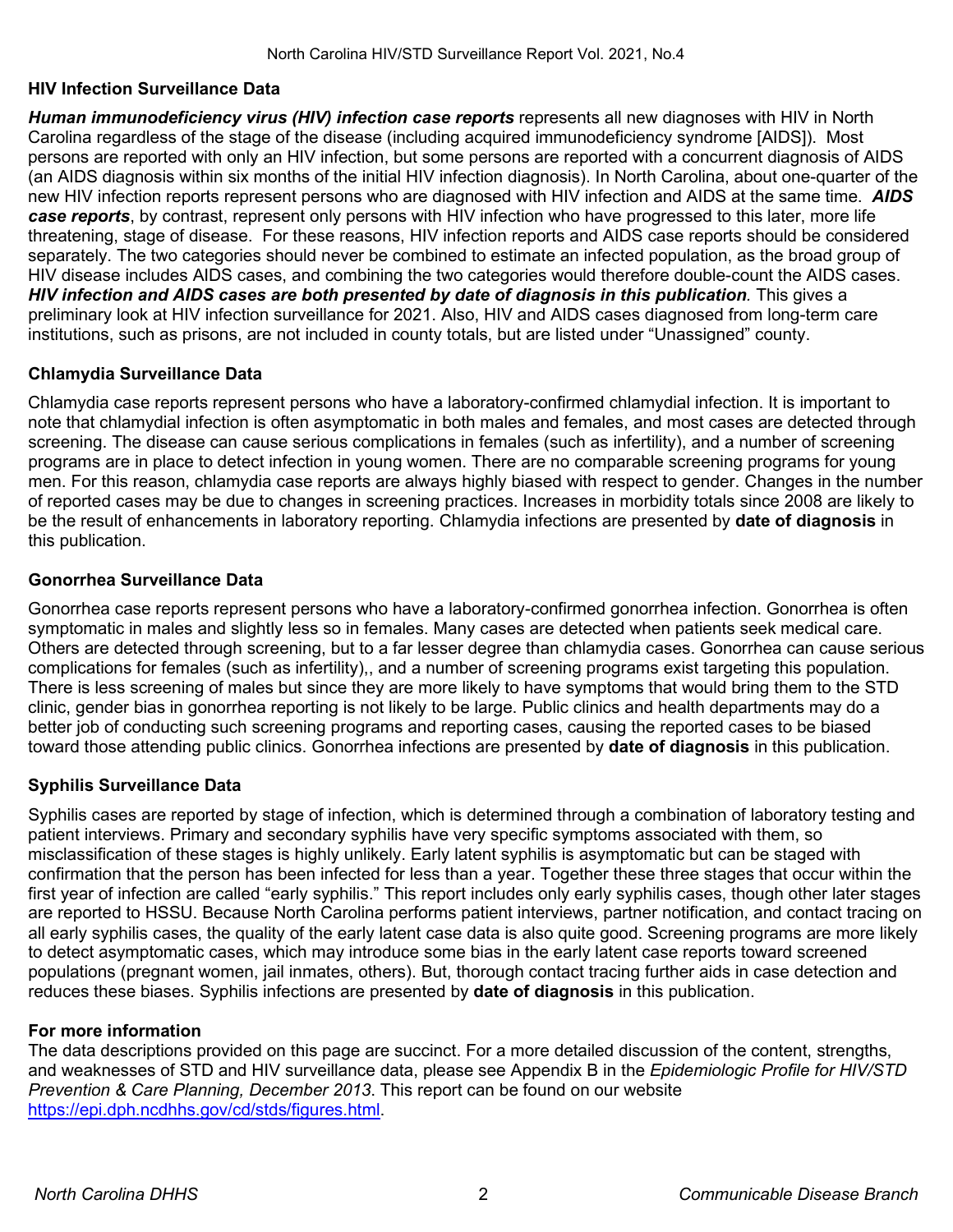# **North Carolina HIV/STD Surveillance Report Vol. 2021, No.4**

| Gender       | Age Group      | 1st Qtr<br>(Jan - Mar) |       | 2nd Qtr        | $(Apr - Jun)$ | 3rd Qtr<br>(July - Sept) |       | (Oct - Dec)    | 4th Qtr | 2021 Total       |       |
|--------------|----------------|------------------------|-------|----------------|---------------|--------------------------|-------|----------------|---------|------------------|-------|
|              |                | <b>Cases</b>           | %     | <b>Cases</b>   | $\%$          | <b>Cases</b>             | $\%$  | <b>Cases</b>   | $\%$    | <b>Cases</b>     | $\%$  |
| <b>Male</b>  | <b>Unknown</b> | 0                      | 0.0   | 0              | 0.0           | 0                        | 0.0   | 1              | 0.0     | 1                | 0.0   |
|              | $0 - 9$        | $\overline{4}$         | 0.0   | $\overline{2}$ | 0.0           | $\overline{c}$           | 0.0   | $\mathbf{1}$   | 0.0     | $\boldsymbol{9}$ | 0.0   |
|              | $10 - 14$      | 13                     | 0.1   | 11             | 0.1           | 15                       | 0.1   | 8              | 0.1     | 47               | 0.1   |
|              | $15-19$        | 956                    | 5.8   | 949            | 5.9           | 871                      | 5.7   | 836            | 6.3     | 3,612            | 5.9   |
|              | 20-24          | 1,943                  | 11.8  | 1,936          | 11.9          | 1,842                    | 12.0  | 1,686          | 12.7    | 7,407            | 12.1  |
|              | 25-29          | 1,118                  | 6.8   | 1,130          | 7.0           | 1,076                    | 7.0   | 907            | 6.8     | 4,231            | 6.9   |
|              | $30 - 34$      | 630                    | 3.8   | 630            | 3.9           | 649                      | 4.2   | 512            | 3.8     | 2,421            | 4.0   |
|              | 35-39          | 268                    | 1.6   | 273            | 1.7           | 317                      | 2.1   | 234            | 1.8     | 1,092            | 1.8   |
|              | 40-44          | 175                    | 1.1   | 186            | 1.1           | 184                      | 1.2   | 114            | 0.9     | 659              | 1.1   |
|              | 45-54          | 143                    | 0.9   | 148            | 0.9           | 154                      | 1.0   | 131            | 1.0     | 576              | 0.9   |
|              | 55-64          | 52                     | 0.3   | 51             | 0.3           | 52                       | 0.3   | 52             | 0.4     | 207              | 0.3   |
|              | $65+$          | 17                     | 0.1   | 12             | 0.1           | 14                       | 0.1   | 13             | 0.1     | 56               | 0.1   |
|              | <b>Total</b>   | 5,319                  | 32.4  | 5,328          | 32.9          | 5,176                    | 33.8  | 4,495          | 33.8    | 20,318           | 33.2  |
| Female       | <b>Unknown</b> | 1                      | 0.0   | 1              | 0.0           | 0                        | 0.0   | 3              | 0.0     | 5                | 0.0   |
|              | $0 - 9$        | $\mathbf{1}$           | 0.0   | 3              | 0.0           | $\overline{c}$           | 0.0   | 0              | 0.0     | 6                | 0.0   |
|              | $10 - 14$      | 97                     | 0.6   | 89             | 0.5           | 85                       | 0.6   | 76             | 0.6     | 347              | 0.6   |
|              | $15-19$        | 3,249                  | 19.8  | 3,132          | 19.3          | 2,957                    | 19.3  | 2,535          | 19.1    | 11,873           | 19.4  |
|              | 20-24          | 4,254                  | 25.9  | 4,264          | 26.3          | 3,903                    | 25.5  | 3,386          | 25.5    | 15,807           | 25.8  |
|              | 25-29          | 1,977                  | 12.0  | 1,885          | 11.6          | 1,747                    | 11.4  | 1,534          | 11.5    | 7,143            | 11.7  |
|              | 30-34          | 902                    | 5.5   | 823            | 5.1           | 773                      | 5.1   | 706            | 5.3     | 3,204            | 5.2   |
|              | 35-39          | 337                    | 2.1   | 363            | 2.2           | 343                      | 2.2   | 310            | 2.3     | 1,353            | 2.2   |
|              | 40-44          | 155                    | 0.9   | 167            | 1.0           | 160                      | 1.0   | 120            | 0.9     | 602              | 1.0   |
|              | 45-54          | 108                    | 0.7   | 119            | 0.7           | 121                      | 0.8   | 106            | 0.8     | 454              | 0.7   |
|              | 55-64          | 24                     | 0.1   | 32             | 0.2           | 28                       | 0.2   | 29             | 0.2     | 113              | 0.2   |
|              | $65+$          | 3                      | 0.0   | 8              | 0.0           | 4                        | 0.0   | 3              | 0.0     | 18               | 0.0   |
|              | <b>Total</b>   | 11,108                 | 67.6  | 10,886         | 67.1          | 10,123                   | 66.2  | 8,808          | 66.2    | 40,925           | 66.8  |
| <b>Total</b> | <b>Unknown</b> | $\mathbf{1}$           | 0.0   | 1              | 0.0           | 0                        | 0.0   | $\overline{4}$ | 0.0     | 6                | 0.0   |
|              | $0-9$          | 5                      | 0.0   | 5              | 0.0           | $\overline{4}$           | 0.0   | $\mathbf{1}$   | 0.0     | 15               | 0.0   |
|              | $10 - 14$      | 110                    | 0.7   | 100            | 0.6           | 100                      | 0.7   | 84             | 0.6     | 394              | 0.6   |
|              | $15-19$        | 4,205                  | 25.6  | 4,081          | 25.2          | 3,828                    | 25.0  | 3,371          | 25.3    | 15,485           | 25.3  |
|              | 20-24          | 6,197                  | 37.7  | 6,200          | 38.2          | 5,745                    | 37.6  | 5,072          | 38.1    | 23,214           | 37.9  |
|              | 25-29          | 3,095                  | 18.8  | 3,015          | 18.6          | 2,823                    | 18.5  | 2,441          | 18.3    | 11,374           | 18.6  |
|              | $30 - 34$      | 1,532                  | 9.3   | 1,453          | 9.0           | 1,422                    | 9.3   | 1,218          | 9.2     | 5,625            | 9.2   |
|              | 35-39          | 605                    | 3.7   | 636            | 3.9           | 660                      | 4.3   | 544            | 4.1     | 2,445            | 4.0   |
|              | 40-44          | 330                    | 2.0   | 353            | 2.2           | 344                      | 2.2   | 234            | 1.8     | 1,261            | 2.1   |
|              | 45-54          | 251                    | 1.5   | 267            | 1.6           | 275                      | 1.8   | 237            | 1.8     | 1,030            | 1.7   |
|              | 55-64          | 76                     | 0.5   | 83             | 0.5           | 80                       | 0.5   | 81             | 0.6     | 320              | 0.5   |
|              | $65+$          | 20                     | 0.1   | 20             | 0.1           | 18                       | 0.1   | 16             | 0.1     | 74               | 0.1   |
|              | <b>Total</b>   | 16,427                 | 100.0 | 16,214         | 100.0         | 15,299                   | 100.0 | 13,303         | 100.0   | 61,243           | 100.0 |

**Table 1. North Carolina Newly Diagnosed Chlamydia Infections by Gender and Age, 2021**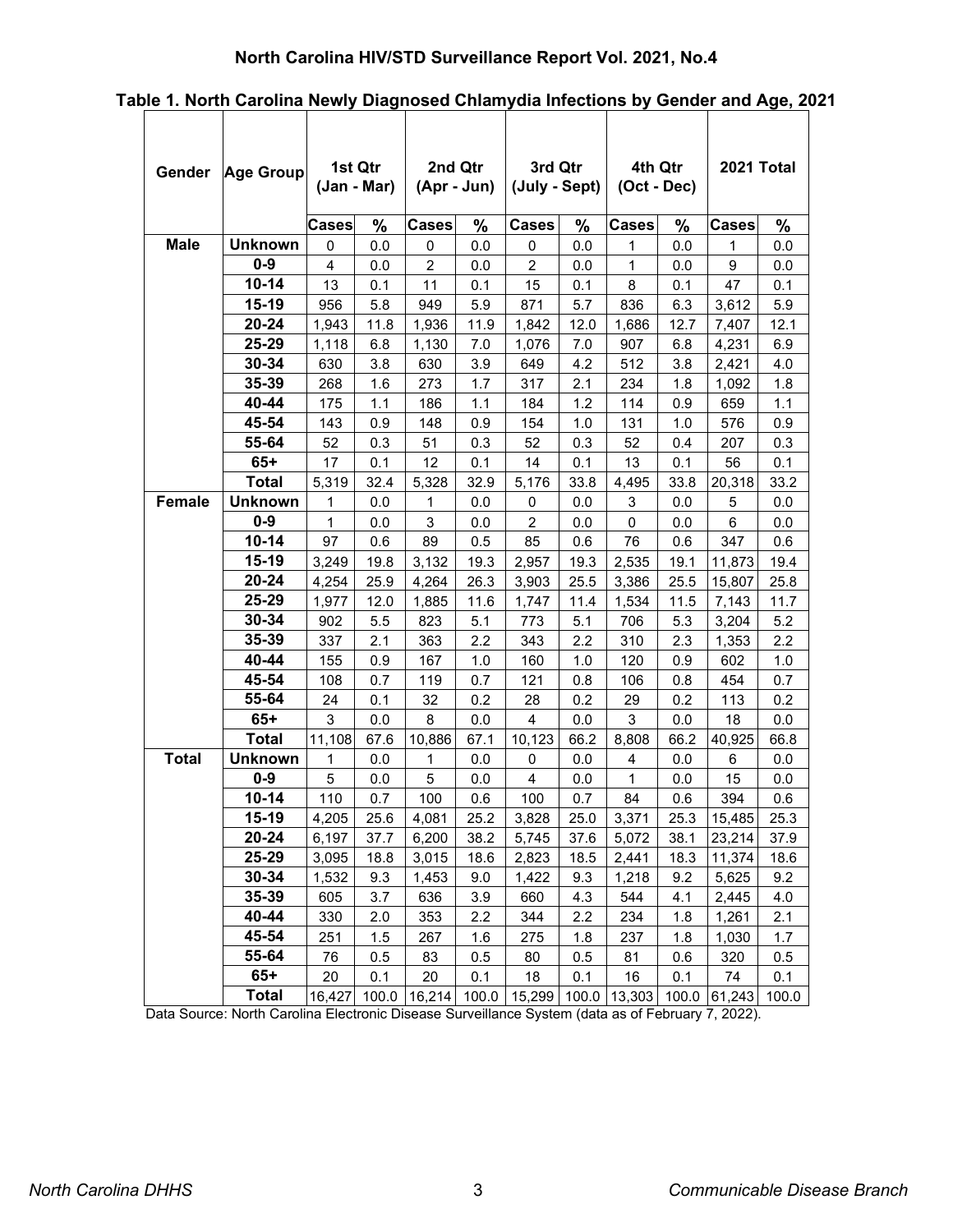|               |                                      |              |                        |              | 2021                     |                          |       |                          |       |              |       |
|---------------|--------------------------------------|--------------|------------------------|--------------|--------------------------|--------------------------|-------|--------------------------|-------|--------------|-------|
| Gender        | <b>Race/Ethnicity</b>                |              | 1st Qtr<br>(Jan - Mar) |              | 2nd Qtr<br>$(Apr - Jun)$ | 3rd Qtr<br>(July - Sept) |       | 4th Qtr<br>$(Oct - Dec)$ |       | 2021 Total   |       |
|               |                                      | <b>Cases</b> | $\%$                   | <b>Cases</b> | $\%$                     | <b>Cases</b>             | %     | <b>Cases</b>             | $\%$  | <b>Cases</b> | %     |
| <b>Male</b>   | <b>American</b>                      |              |                        |              |                          |                          |       |                          |       |              |       |
|               | Indian/Alaska                        |              |                        |              |                          |                          |       |                          |       |              |       |
|               | Native <sup>a</sup>                  | 40           | 0.2                    | 33           | 0.2                      | 36                       | 0.2   | 33                       | 0.2   | 142          | 0.2   |
|               | <b>Asian/Pacific</b>                 |              |                        |              |                          |                          |       |                          |       |              |       |
|               | <b>Islander<sup>a</sup></b>          | 25           | 0.2                    | 21           | 0.1                      | 28                       | 0.2   | 17                       | 0.1   | 91           | 0.1   |
|               | <b>Black/African</b>                 |              |                        |              |                          |                          |       |                          |       |              |       |
|               | <b>American<sup>ª</sup></b>          | 1,614        | 9.8                    | 1,749        | 10.8                     | 1,675                    | 10.9  | 1,423                    | 10.7  | 6,461        | 10.5  |
|               | Hispanic/Latino                      | 400          | 2.4                    | 381          | 2.3                      | 412                      | 2.7   | 384                      | 2.9   | 1,577        | 2.6   |
|               | White/Caucasian <sup>ª</sup>         | 570          | 3.5                    | 572          | 3.5                      | 622                      | 4.1   | 519                      | 3.9   | 2,283        | 3.7   |
|               | <b>Multiple Race</b>                 | 17           | 0.1                    | 23           | 0.1                      | 18                       | 0.1   | 22                       | 0.2   | 80           | 0.1   |
|               | <b>Unknown</b>                       | 2,653        | 16.2                   | 2,549        | 15.7                     | 2,385                    | 15.6  | 2,097                    | 15.8  | 9,684        | 15.8  |
|               | <b>Total</b>                         | 5,319        | 32.4                   | 5,328        | 32.9                     | 5,176                    | 33.8  | 4,495                    | 33.8  | 20,318       | 33.2  |
| <b>Female</b> | American                             |              |                        |              |                          |                          |       |                          |       |              |       |
|               | Indian/Alaska<br>Native <sup>a</sup> |              |                        |              |                          |                          |       |                          |       |              |       |
|               | <b>Asian/Pacific</b>                 | 139          | 0.8                    | 114          | 0.7                      | 112                      | 0.7   | 114                      | 0.9   | 479          | 0.8   |
|               | <b>Islander</b> <sup>a</sup>         | 51           | 0.3                    | 61           | 0.4                      | 54                       | 0.4   | 46                       | 0.3   | 212          | 0.3   |
|               | <b>Black/African</b>                 |              |                        |              |                          |                          |       |                          |       |              |       |
|               | <b>American<sup>a</sup></b>          | 2,922        | 17.8                   | 3,159        | 19.5                     | 3,004                    | 19.6  | 2,544                    | 19.1  | 11,629       | 19.0  |
|               | Hispanic/Latino                      | 1,042        | 6.3                    | 1,110        | 6.8                      | 1,048                    | 6.9   | 993                      | 7.5   | 4,193        | 6.8   |
|               | White/Caucasian <sup>ª</sup>         | 1,777        | 10.8                   | 1,640        | 10.1                     | 1,605                    | 10.5  | 1,384                    | 10.4  | 6,406        | 10.5  |
|               | <b>Multiple Race</b>                 | 34           | 0.2                    | 42           | 0.3                      | 44                       | 0.3   | 40                       | 0.3   | 160          | 0.3   |
|               | <b>Unknown</b>                       | 5,143        | 31.3                   | 4,760        | 29.4                     | 4,256                    | 27.8  | 3,687                    | 27.7  | 17,846       | 29.1  |
|               | <b>Total</b>                         | 11,108       | 67.6                   | 10,886       | 67.1                     | 10,123                   | 66.2  | 8,808                    | 66.2  | 40,925       | 66.8  |
| <b>Total</b>  | <b>American</b>                      |              |                        |              |                          |                          |       |                          |       |              |       |
|               | Indian/Alaska                        |              |                        |              |                          |                          |       |                          |       |              |       |
|               | Native <sup>ª</sup>                  | 179          | 1.1                    | 147          | 0.9                      | 148                      | 1.0   | 147                      | 1.1   | 621          | 1.0   |
|               | <b>Asian/Pacific</b>                 |              |                        |              |                          |                          |       |                          |       |              |       |
|               | <b>Islander</b> <sup>a</sup>         | 76           | 0.5                    | 82           | 0.5                      | 82                       | 0.5   | 63                       | 0.5   | 303          | 0.5   |
|               | <b>Black/African</b>                 |              |                        |              |                          |                          |       |                          |       |              |       |
|               | <b>American<sup>ª</sup></b>          | 4,536        | 27.6                   | 4,908        | 30.3                     | 4,679                    | 30.6  | 3,967                    | 29.8  | 18,090       | 29.5  |
|               | Hispanic/Latino                      | 1,442        | 8.8                    | 1,491        | 9.2                      | 1,460                    | 9.5   | 1,377                    | 10.4  | 5,770        | 9.4   |
|               | White/Caucasian <sup>ª</sup>         | 2,347        | 14.3                   | 2,212        | 13.6                     | 2,227                    | 14.6  | 1,903                    | 14.3  | 8,689        | 14.2  |
|               | <b>Multiple Race</b>                 | 51           | 0.3                    | 65           | 0.4                      | 62                       | 0.4   | 62                       | 0.5   | 240          | 0.4   |
|               | <b>Unknown</b>                       | 7,796        | 47.5                   | 7,309        | 45.1                     | 6,641                    | 43.4  | 5,784                    | 43.5  | 27,530       | 45.0  |
|               | <b>Total</b>                         | 16,427       | 100.0                  | 16,214       | 100.0                    | 15,299                   | 100.0 | 13,303                   | 100.0 | 61,243       | 100.0 |

**Table 2. North Carolina Newly Diagnosed Chlamydia Infections by Gender and Race/Ethnicity,** 

aNon-Hispanic/Latino.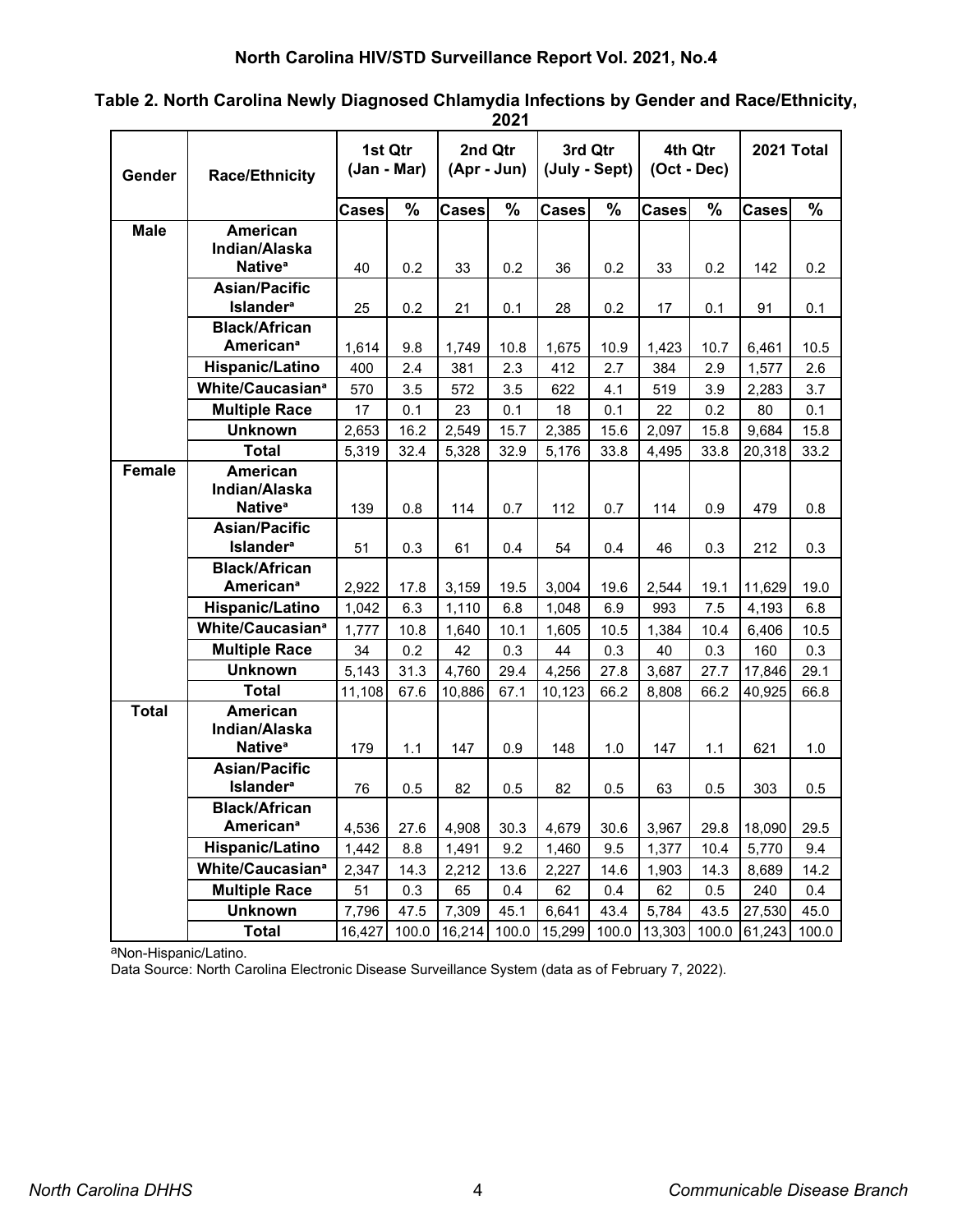# **North Carolina HIV/STD Surveillance Report Vol. 2021, No.4**

|              | Gender Age Group | 1st Qtr<br>(Jan - Mar) |       | 2nd Qtr<br>(Apr - Jun) |       |                | 3rd Qtr<br>4th Qtr<br>(July - Sept)<br>(Oct - Dec) |                |       | 2021 Total     |       |
|--------------|------------------|------------------------|-------|------------------------|-------|----------------|----------------------------------------------------|----------------|-------|----------------|-------|
|              |                  | Cases                  | $\%$  | <b>Cases</b>           | %     | <b>Cases</b>   | %                                                  | <b>Cases</b>   | $\%$  | <b>Cases</b>   | %     |
| <b>Male</b>  | <b>Unknown</b>   | 0                      | 0.0   | 0                      | 0.0   | 0              | 0.0                                                | 0              | 0.0   | 0              | 0.0   |
|              | $0-9$            | $\mathbf{1}$           | 0.0   | 0                      | 0.0   | $\mathbf{1}$   | 0.0                                                | 0              | 0.0   | $\overline{c}$ | 0.0   |
|              | $10 - 14$        | 8                      | 0.1   | $\overline{7}$         | 0.1   | 5              | 0.1                                                | $\overline{2}$ | 0.1   | 22             | 0.1   |
|              | 15-19            | 429                    | 6.0   | 404                    | 5.6   | 427            | 6.0                                                | 246            | 6.8   | 1,506          | 6.0   |
|              | 20-24            | 1,032                  | 14.3  | 1,075                  | 14.9  | 1,027          | 14.5                                               | 510            | 14.2  | 3,644          | 14.5  |
|              | 25-29            | 846                    | 11.8  | 795                    | 11.0  | 857            | 12.1                                               | 422            | 11.7  | 2,920          | 11.6  |
|              | 30-34            | 599                    | 8.3   | 625                    | 8.6   | 654            | 9.2                                                | 302            | 8.4   | 2,180          | 8.7   |
|              | 35-39            | 303                    | 4.2   | 335                    | 4.6   | 337            | 4.7                                                | 162            | 4.5   | 1,137          | 4.5   |
|              | 40-44            | 195                    | 2.7   | 210                    | 2.9   | 191            | 2.7                                                | 117            | 3.2   | 713            | 2.8   |
|              | 45-54            | 222                    | 3.1   | 229                    | 3.2   | 218            | 3.1                                                | 111            | 3.1   | 780            | 3.1   |
|              | 55-64            | 120                    | 1.7   | 93                     | 1.3   | 101            | 1.4                                                | 62             | 1.7   | 376            | 1.5   |
|              | $65+$            | 25                     | 0.3   | 28                     | 0.4   | 28             | 0.4                                                | 14             | 0.4   | 95             | 0.4   |
|              | <b>Total</b>     | 3,780                  | 52.5  | 3,801                  | 52.6  | 3,846          | 54.1                                               | 1,948          | 54.1  | 13,375         | 53.2  |
| Female       | <b>Unknown</b>   | 1                      | 0.0   | 0                      | 0.0   | 0              | 0.0                                                | 0              | 0.0   | 1              | 0.0   |
|              | $0-9$            | 1                      | 0.0   | 1                      | 0.0   | 1              | 0.0                                                | 3              | 0.1   | 6              | 0.0   |
|              | $10 - 14$        | 22                     | 0.3   | 27                     | 0.4   | 27             | 0.4                                                | 16             | 0.4   | 92             | 0.4   |
|              | 15-19            | 742                    | 10.3  | 729                    | 10.1  | 702            | 9.9                                                | 381            | 10.6  | 2,554          | 10.2  |
|              | 20-24            | 1,137                  | 15.8  | 1,107                  | 15.3  | 1,115          | 15.7                                               | 539            | 15.0  | 3,898          | 15.5  |
|              | 25-29            | 729                    | 10.1  | 709                    | 9.8   | 668            | 9.4                                                | 328            | 9.1   | 2,434          | 9.7   |
|              | 30-34            | 411                    | 5.7   | 416                    | 5.8   | 355            | 5.0                                                | 209            | 5.8   | 1,391          | 5.5   |
|              | 35-39            | 207                    | 2.9   | 223                    | 3.1   | 189            | 2.7                                                | 90             | 2.5   | 709            | 2.8   |
|              | 40-44            | 83                     | 1.2   | 92                     | 1.3   | 103            | 1.4                                                | 51             | 1.4   | 329            | 1.3   |
|              | 45-54            | 60                     | 0.8   | 94                     | 1.3   | 77             | 1.1                                                | 32             | 0.9   | 263            | 1.0   |
|              | 55-64            | 19                     | 0.3   | 21                     | 0.3   | 20             | 0.3                                                | 6              | 0.2   | 66             | 0.3   |
|              | $65+$            | 4                      | 0.1   | 6                      | 0.1   | 1              | 0.0                                                | 1              | 0.0   | 12             | 0.0   |
|              | <b>Total</b>     | 3,416                  | 47.5  | 3,425                  | 47.4  | 3,258          | 45.9                                               | 1.656          | 45.9  | 11,755         | 46.8  |
| <b>Total</b> | <b>Unknown</b>   | 1                      | 0.0   | 0                      | 0.0   | 0              | 0.0                                                | 0              | 0.0   | 1              | 0.0   |
|              | $0 - 9$          | $\overline{2}$         | 0.0   | 1                      | 0.0   | $\overline{2}$ | 0.0                                                | 3              | 0.1   | 8              | 0.0   |
|              | $10 - 14$        | 30                     | 0.4   | 34                     | 0.5   | 32             | 0.5                                                | 18             | 0.5   | 114            | 0.5   |
|              | 15-19            | 1,171                  | 16.3  | 1,133                  | 15.7  | 1,129          | 15.9                                               | 627            | 17.4  | 4,060          | 16.2  |
|              | 20-24            | 2,169                  | 30.1  | 2,182                  | 30.2  | 2,142          | 30.2                                               | 1,049          | 29.1  | 7,542          | 30.0  |
|              | 25-29            | 1,575                  | 21.9  | 1,504                  | 20.8  | 1,525          | 21.5                                               | 750            | 20.8  | 5,354          | 21.3  |
|              | 30-34            | 1,010                  | 14.0  | 1,041                  | 14.4  | 1,009          | 14.2                                               | 511            | 14.2  | 3,571          | 14.2  |
|              | 35-39            | 510                    | 7.1   | 558                    | 7.7   | 526            | 7.4                                                | 252            | 7.0   | 1,846          | 7.3   |
|              | 40-44            | 278                    | 3.9   | 302                    | 4.2   | 294            | 4.1                                                | 168            | 4.7   | 1,042          | 4.1   |
|              | 45-54            | 282                    | 3.9   | 323                    | 4.5   | 295            | 4.2                                                | 143            | 4.0   | 1,043          | 4.2   |
|              | 55-64            | 139                    | 1.9   | 114                    | 1.6   | 121            | 1.7                                                | 68             | 1.9   | 442            | 1.8   |
|              | $65+$            | 29                     | 0.4   | 34                     | 0.5   | 29             | 0.4                                                | 15             | 0.4   | 107            | 0.4   |
|              | <b>Total</b>     | 7,196                  | 100.0 | 7,226                  | 100.0 | 7,104          | 100.0                                              | 3,604          | 100.0 | 25,130         | 100.0 |

**Table 3. North Carolina Newly Diagnosed Gonorrhea Infections by Gender and Age, 2021**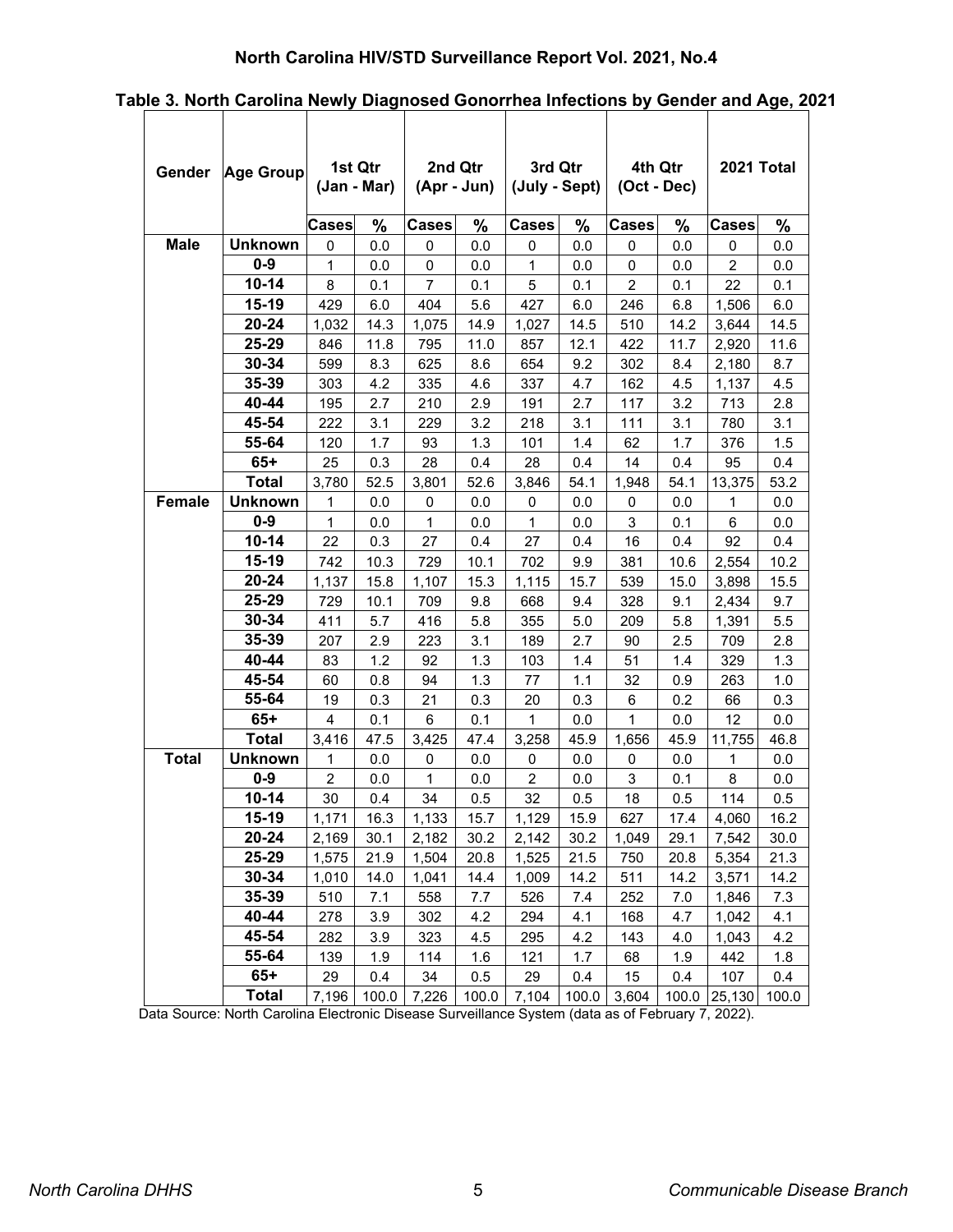|               | 2021                                                 |              |                        |                |                        |                          |             |                          |             |              |            |
|---------------|------------------------------------------------------|--------------|------------------------|----------------|------------------------|--------------------------|-------------|--------------------------|-------------|--------------|------------|
| Gender        | <b>Race/Ethnicity</b>                                |              | 1st Qtr<br>(Jan - Mar) |                | 2nd Qtr<br>(Apr - Jun) | 3rd Qtr<br>(July - Sept) |             | 4th Qtr<br>$(Oct - Dec)$ |             | 2021 Total   |            |
|               |                                                      | <b>Cases</b> | $\%$                   | Cases          | $\%$                   | <b>Cases</b>             | %           | <b>Cases</b>             | $\%$        | <b>Cases</b> | %          |
| <b>Male</b>   | <b>American</b>                                      |              |                        |                |                        |                          |             |                          |             |              |            |
|               | Indian/Alaska                                        |              |                        |                |                        |                          |             |                          |             |              |            |
|               | Native <sup>a</sup>                                  | 40           | 0.6                    | 26             | 0.4                    | 33                       | 0.5         | 15                       | 0.4         | 114          | 0.5        |
|               | <b>Asian/Pacific</b>                                 |              |                        |                |                        |                          |             |                          |             |              |            |
|               | <b>Islander</b> <sup>a</sup>                         | 14           | 0.2                    | 16             | 0.2                    | 13                       | 0.2         | 6                        | 0.2         | 49           | 0.2        |
|               | <b>Black/African</b>                                 |              |                        |                |                        |                          |             |                          |             |              |            |
|               | <b>American<sup>ª</sup></b>                          | 1,718        | 23.9                   | 1,785          | 24.7                   | 1,801                    | 25.4        | 842                      | 23.4        | 6,146        | 24.5       |
|               | Hispanic/Latino                                      | 226          | 3.1                    | 215            | 3.0                    | 271                      | 3.8         | 137                      | 3.8         | 849          | 3.4        |
|               | White/Caucasian <sup>ª</sup>                         | 358          | 5.0                    | 373            | 5.2                    | 394                      | 5.5         | 215                      | 6.0         | 1,340        | 5.3        |
|               | <b>Multiple Race</b>                                 | 18           | 0.3                    | 13             | 0.2                    | 19                       | 0.3         | 17                       | 0.5         | 67           | 0.3        |
|               | <b>Unknown</b>                                       | 1,406        | 19.5                   | 1,373          | 19.0                   | 1,315                    | 18.5        | 716                      | 19.9        | 4,810        | 19.1       |
|               | <b>Total</b>                                         | 3,780        | 52.5                   | 3,801          | 52.6                   | 3,846                    | 54.1        | 1,948                    | 54.1        | 13,375       | 53.2       |
| <b>Female</b> | American                                             |              |                        |                |                        |                          |             |                          |             |              |            |
|               | Indian/Alaska                                        |              |                        |                |                        |                          |             |                          |             |              |            |
|               | Native <sup>a</sup>                                  | 40           | 0.6                    | 52             | 0.7                    | 44                       | 0.6         | 21                       | 0.6         | 157          | 0.6        |
|               | <b>Asian/Pacific</b><br><b>Islander</b> <sup>a</sup> | 8            |                        | $\overline{7}$ |                        |                          |             | $\overline{7}$           |             |              |            |
|               | <b>Black/African</b>                                 |              | 0.1                    |                | 0.1                    | 8                        | 0.1         |                          | 0.2         | 30           | 0.1        |
|               | <b>American<sup>a</sup></b>                          | 1,315        | 18.3                   | 1,394          | 19.3                   | 1,274                    | 17.9        | 650                      | 18.0        | 4,633        | 18.4       |
|               | <b>Hispanic/Latino</b>                               | 169          | 2.3                    | 184            | 2.5                    | 181                      | 2.5         | 92                       | 2.6         | 626          | 2.5        |
|               | White/Caucasian <sup>ª</sup>                         | 490          |                        |                |                        |                          |             |                          |             |              |            |
|               | <b>Multiple Race</b>                                 |              | 6.8<br>0.2             | 507            | 7.0                    | 541                      | 7.6         | 241                      | 6.7         | 1,779<br>71  | 7.1<br>0.3 |
|               | <b>Unknown</b>                                       | 15<br>1,379  | 19.2                   | 23<br>1,258    | 0.3<br>17.4            | 20<br>1,190              | 0.3<br>16.8 | 13<br>632                | 0.4<br>17.5 | 4,459        | 17.7       |
|               | <b>Total</b>                                         | 3,416        | 47.5                   | 3,425          | 47.4                   | 3,258                    | 45.9        | 1,656                    | 45.9        | 11,755       | 46.8       |
| <b>Total</b>  | <b>American</b>                                      |              |                        |                |                        |                          |             |                          |             |              |            |
|               | Indian/Alaska                                        |              |                        |                |                        |                          |             |                          |             |              |            |
|               | Native <sup>a</sup>                                  | 80           | 1.1                    | 78             | 1.1                    | 77                       | 1.1         | 36                       | 1.0         | 271          | 1.1        |
|               | <b>Asian/Pacific</b>                                 |              |                        |                |                        |                          |             |                          |             |              |            |
|               | <b>Islander</b> <sup>a</sup>                         | 22           | 0.3                    | 23             | 0.3                    | 21                       | 0.3         | 13                       | 0.4         | 79           | 0.3        |
|               | <b>Black/African</b>                                 |              |                        |                |                        |                          |             |                          |             |              |            |
|               | <b>American<sup>a</sup></b>                          | 3,033        | 42.1                   | 3,179          | 44.0                   | 3,075                    | 43.3        | 1,492                    | 41.4        | 10,779       | 42.9       |
|               | Hispanic/Latino                                      | 395          | 5.5                    | 399            | 5.5                    | 452                      | 6.4         | 229                      | 6.4         | 1,475        | 5.9        |
|               | White/Caucasian <sup>ª</sup>                         | 848          | 11.8                   | 880            | 12.2                   | 935                      | 13.2        | 456                      | 12.7        | 3,119        | 12.4       |
|               | <b>Multiple Race</b>                                 | 33           | 0.5                    | 36             | 0.5                    | 39                       | 0.5         | 30                       | 0.8         | 138          | 0.5        |
|               | <b>Unknown</b>                                       | 2,785        | 38.7                   | 2,631          | 36.4                   | 2,505                    | 35.3        | 1,348                    | 37.4        | 9,269        | 36.9       |
|               | <b>Total</b>                                         | 7,196        | 100.0                  | 7,226          | 100.0                  | 7,104                    | 100.0       | 3,604                    | 100.0       | 25,130       | 100.0      |

**Table 4. North Carolina Newly Diagnosed Gonorrhea Infections by Gender and Race/Ethnicity,** 

aNon-Hispanic/Latino.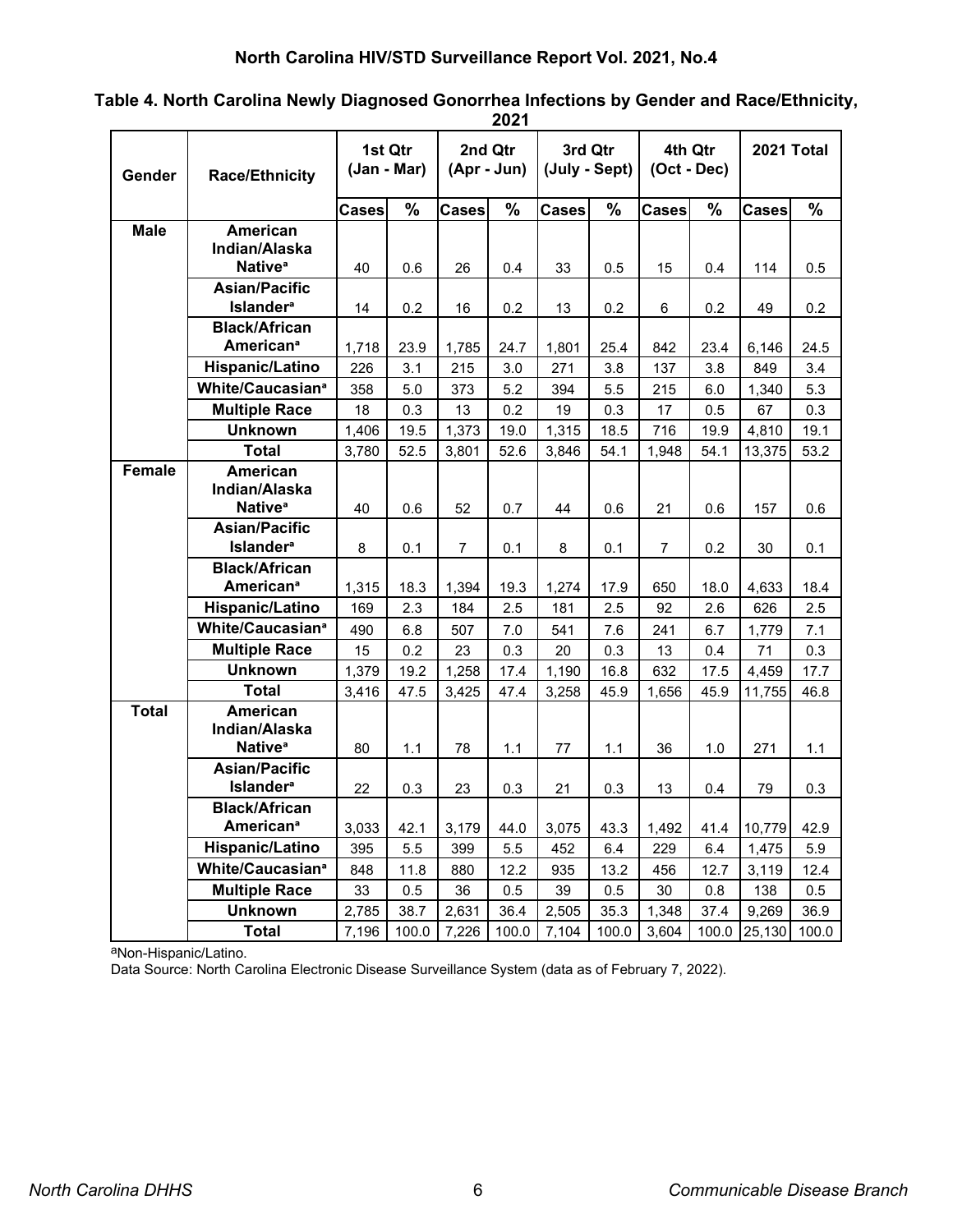# **North Carolina HIV/STD Surveillance Report Vol. 2021, No.4**

| Table 5. North Carolina Newly Diagnosed Early Syphilis (Primary, Secondary, and Early Latent) |  |
|-----------------------------------------------------------------------------------------------|--|
| Infections by Gender and Age, 2021                                                            |  |

| Gender        | <b>Age Group</b> | 1st Qtr<br>(Jan - Mar) |       | 2nd Qtr<br>(Apr - Jun) |       | 3rd Qtr<br>(July - Sept) |       | 4th Qtr<br>(Oct - Dec) |       | 2021 Total   |       |
|---------------|------------------|------------------------|-------|------------------------|-------|--------------------------|-------|------------------------|-------|--------------|-------|
|               |                  | Cases                  | %     | <b>Cases</b>           | %     | <b>Cases</b>             | %     | <b>Cases</b>           | %     | <b>Cases</b> | $\%$  |
| <b>Male</b>   | <b>Unknown</b>   | 0                      | 0.0   | 0                      | 0.0   | 0                        | 0.0   | 0                      | 0.0   | 0            | 0.0   |
|               | $0-9$            | 0                      | 0.0   | 0                      | 0.0   | 0                        | 0.0   | 0                      | 0.0   | 0            | 0.0   |
|               | 10-14            | 0                      | 0.0   | 0                      | 0.0   | 0                        | 0.0   | 0                      | 0.0   | 0            | 0.0   |
|               | 15-19            | 13                     | 1.9   | 21                     | 2.9   | 19                       | 2.4   | 31                     | 3.7   | 84           | 2.8   |
|               | 20-24            | 102                    | 14.8  | 86                     | 12.0  | 90                       | 11.2  | 101                    | 12.0  | 379          | 12.4  |
|               | 25-29            | 120                    | 17.4  | 131                    | 18.3  | 120                      | 15.0  | 129                    | 15.4  | 500          | 16.4  |
|               | 30-34            | 104                    | 15.1  | 120                    | 16.8  | 109                      | 13.6  | 138                    | 16.4  | 471          | 15.5  |
|               | 35-39            | 81                     | 11.7  | 67                     | 9.4   | 84                       | 10.5  | 83                     | 9.9   | 315          | 10.3  |
|               | 40-44            | 45                     | 6.5   | 40                     | 5.6   | 72                       | 9.0   | 67                     | 8.0   | 224          | 7.4   |
|               | 45-54            | 73                     | 10.6  | 73                     | 10.2  | 77                       | 9.6   | 71                     | 8.5   | 294          | 9.7   |
|               | 55-64            | 49                     | 7.1   | 38                     | 5.3   | 59                       | 7.4   | 44                     | 5.2   | 190          | 6.2   |
|               | $65+$            | 7                      | 1.0   | 3                      | 0.4   | 10                       | 1.2   | 11                     | 1.3   | 31           | 1.0   |
|               | Total            | 594                    | 86.1  | 579                    | 81.1  | 640                      | 79.8  | 675                    | 80.4  | 2,488        | 81.7  |
| <b>Female</b> | <b>Unknown</b>   | 0                      | 0.0   | 0                      | 0.0   | 0                        | 0.0   | 0                      | 0.0   | 0            | 0.0   |
|               | $0-9$            | 0                      | 0.0   | 0                      | 0.0   | 1                        | 0.1   | 0                      | 0.0   | 1            | 0.0   |
|               | $10 - 14$        | 0                      | 0.0   | 0                      | 0.0   | 0                        | 0.0   | 0                      | 0.0   | 0            | 0.0   |
|               | 15-19            | 6                      | 0.9   | 4                      | 0.6   | 17                       | 2.1   | 9                      | 1.1   | 36           | 1.2   |
|               | 20-24            | 14                     | 2.0   | 18                     | 2.5   | 17                       | 2.1   | 38                     | 4.5   | 87           | 2.9   |
|               | $25 - 29$        | 20                     | 2.9   | 30                     | 4.2   | 28                       | 3.5   | 33                     | 3.9   | 111          | 3.6   |
|               | 30-34            | 18                     | 2.6   | 29                     | 4.1   | 28                       | 3.5   | 30                     | 3.6   | 105          | 3.4   |
|               | 35-39            | 12                     | 1.7   | 21                     | 2.9   | 23                       | 2.9   | 22                     | 2.6   | 78           | 2.6   |
|               | 40-44            | 5                      | 0.7   | 15                     | 2.1   | 16                       | 2.0   | 10                     | 1.2   | 46           | 1.5   |
|               | 45-54            | 12                     | 1.7   | 14                     | 2.0   | 25                       | 3.1   | 18                     | 2.1   | 69           | 2.3   |
|               | 55-64            | 6                      | 0.9   | 4                      | 0.6   | 6                        | 0.7   | 4                      | 0.5   | 20           | 0.7   |
|               | $65+$            | 3                      | 0.4   | 0                      | 0.0   | 1                        | 0.1   | $\mathbf{1}$           | 0.1   | 5            | 0.2   |
|               | <b>Total</b>     | 96                     | 13.9  | 135                    | 18.9  | 162                      | 20.2  | 165                    | 19.6  | 558          | 18.3  |
| <b>Total</b>  | <b>Unknown</b>   | 0                      | 0.0   | 0                      | 0.0   | 0                        | 0.0   | $\mathbf 0$            | 0.0   | 0            | 0.0   |
|               | $0-9$            | 0                      | 0.0   | 0                      | 0.0   | 1                        | 0.1   | 0                      | 0.0   | 1            | 0.0   |
|               | $10 - 14$        | 0                      | 0.0   | 0                      | 0.0   | 0                        | 0.0   | 0                      | 0.0   | 0            | 0.0   |
|               | 15-19            | 19                     | 2.8   | 25                     | 3.5   | 36                       | 4.5   | 40                     | 4.8   | 120          | 3.9   |
|               | 20-24            | 116                    | 16.8  | 104                    | 14.6  | 107                      | 13.3  | 139                    | 16.5  | 466          | 15.3  |
|               | 25-29            | 140                    | 20.3  | 161                    | 22.5  | 148                      | 18.5  | 162                    | 19.3  | 611          | 20.1  |
|               | 30-34            | 122                    | 17.7  | 149                    | 20.9  | 137                      | 17.1  | 168                    | 20.0  | 576          | 18.9  |
|               | 35-39            | 93                     | 13.5  | 88                     | 12.3  | 107                      | 13.3  | 105                    | 12.5  | 393          | 12.9  |
|               | 40-44            | 50                     | 7.2   | 55                     | 7.7   | 88                       | 11.0  | 77                     | 9.2   | 270          | 8.9   |
|               | 45-54            | 85                     | 12.3  | 87                     | 12.2  | 102                      | 12.7  | 89                     | 10.6  | 363          | 11.9  |
|               | 55-64            | 55                     | 8.0   | 42                     | 5.9   | 65                       | 8.1   | 48                     | 5.7   | 210          | 6.9   |
|               | $65+$            | 10                     | 1.4   | 3                      | 0.4   | 11                       | 1.4   | 12                     | 1.4   | 36           | 1.2   |
|               | <b>Total</b>     | 690                    | 100.0 | 714                    | 100.0 | 802                      | 100.0 | 840                    | 100.0 | 3,046        | 100.0 |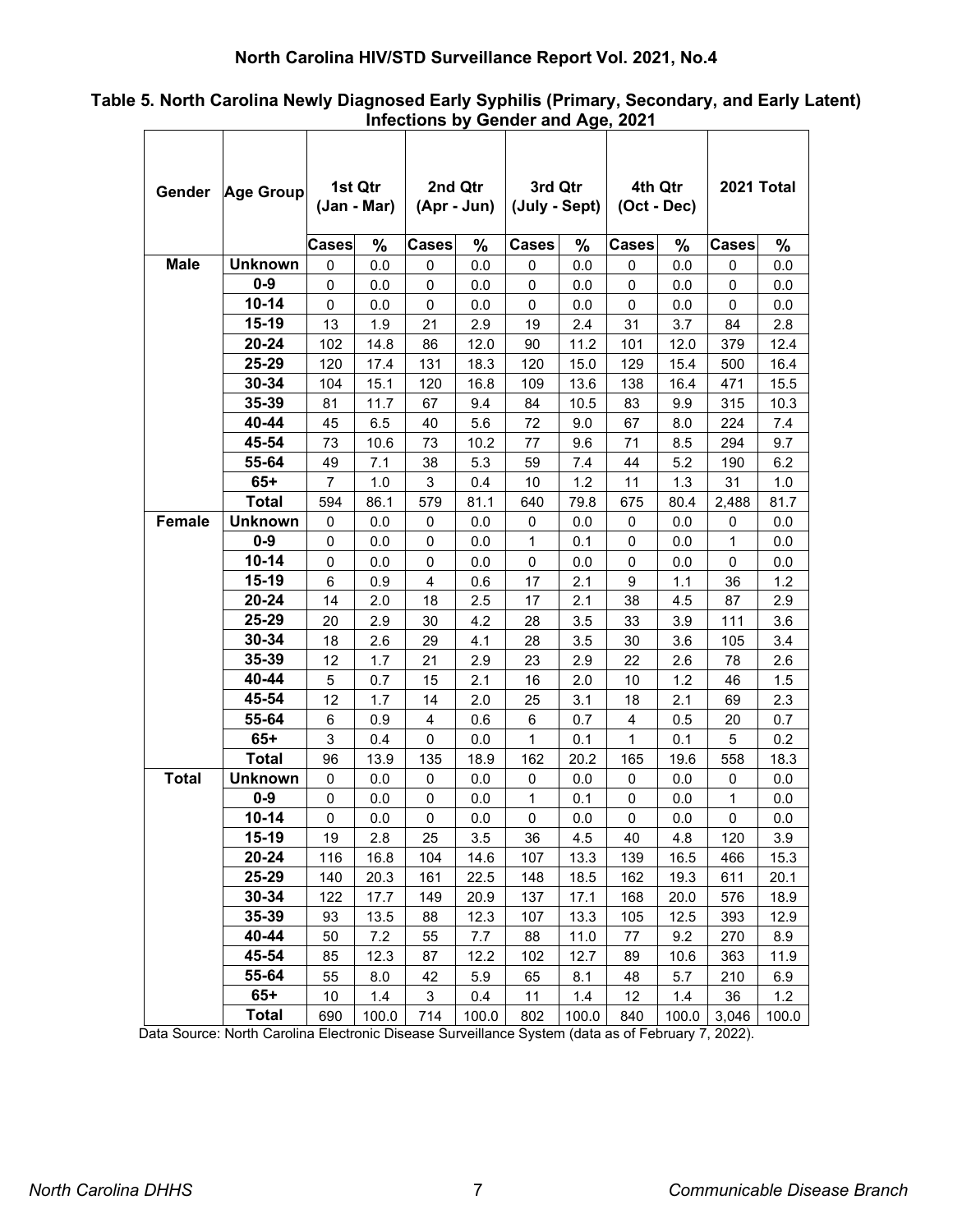| Table 6. North Carolina Newly Diagnosed Early Syphilis (Primary, Secondary, and Early Latent) |                                               |  |
|-----------------------------------------------------------------------------------------------|-----------------------------------------------|--|
|                                                                                               | Infections by Gender and Race/Ethnicity, 2021 |  |

| Gender                    | <b>Race/Ethnicity</b>                                | 1st Qtr<br>(Jan - Mar) |               | 2nd Qtr<br>$(Apr - Jun)$ |               | 3rd Qtr<br>(July - Sept) |               | 4th Qtr<br>(Oct - Dec) |               | 2021 Total   |               |
|---------------------------|------------------------------------------------------|------------------------|---------------|--------------------------|---------------|--------------------------|---------------|------------------------|---------------|--------------|---------------|
|                           |                                                      | <b>Cases</b>           | $\frac{9}{6}$ | <b>Cases</b>             | $\frac{9}{6}$ | <b>Cases</b>             | $\frac{9}{6}$ | <b>Cases</b>           | $\frac{9}{6}$ | <b>Cases</b> | $\frac{9}{6}$ |
| <b>Male</b>               | American                                             |                        |               |                          |               |                          |               |                        |               |              |               |
|                           | Indian/Alaska<br>Native <sup>®</sup>                 | 5                      |               | $\overline{4}$           | 0.6           | 6                        |               | 6                      |               | 21           |               |
|                           | <b>Asian/Pacific</b>                                 |                        | 0.7           |                          |               |                          | 0.7           |                        | 0.7           |              | 0.7           |
|                           | <b>Islander</b> <sup>a</sup>                         | $\overline{c}$         | 0.3           | 3                        | 0.4           | 3                        | 0.4           | 2                      | 0.2           | 10           | 0.3           |
|                           | <b>Black/African</b>                                 |                        |               |                          |               |                          |               |                        |               |              |               |
|                           | <b>American<sup>ª</sup></b>                          | 351                    | 50.9          | 362                      | 50.7          | 353                      | 44.0          | 392                    | 46.7          | 1,458        | 47.9          |
|                           | Hispanic/Latino                                      | 58                     | 8.4           | 73                       | 10.2          | 71                       | 8.9           | 82                     | 9.8           | 284          | 9.3           |
|                           | White/Caucasian <sup>ª</sup>                         | 147                    | 21.3          | 111                      | 15.5          | 160                      | 20.0          | 163                    | 19.4          | 581          | 19.1          |
|                           | <b>Multiple Race</b>                                 | 18                     | 2.6           | 9                        | 1.3           | 29                       | 3.6           | 13                     | 1.5           | 69           | 2.3           |
|                           | <b>Unknown</b>                                       | 13                     | 1.9           | 17                       | 2.4           | 18                       | 2.2           | 17                     | 2.0           | 65           | 2.1           |
|                           | <b>Total</b>                                         | 594                    | 86.1          | 579                      | 81.1          | 640                      | 79.8          | 675                    | 80.4          | 2,488        | 81.7          |
| <b>Female</b>             | <b>American</b>                                      |                        |               |                          |               |                          |               |                        |               |              |               |
|                           | Indian/Alaska                                        |                        |               |                          |               |                          |               |                        |               |              |               |
|                           | Native <sup>®</sup>                                  | $\mathbf{1}$           | 0.1           | 5                        | 0.7           | $\overline{a}$           | 0.2           | 3                      | 0.4           | 11           | 0.4           |
|                           | <b>Asian/Pacific</b><br><b>Islander</b> <sup>a</sup> | $\Omega$               | 0.0           | $\Omega$                 | 0.0           | 0                        | 0.0           | 0                      | 0.0           | $\Omega$     | 0.0           |
|                           | <b>Black/African</b>                                 |                        |               |                          |               |                          |               |                        |               |              |               |
|                           | <b>American<sup>ª</sup></b>                          | 48                     | 7.0           | 53                       | 7.4           | 86                       | 10.7          | 80                     | 9.5           | 267          | 8.8           |
|                           | Hispanic/Latino                                      | $\overline{7}$         | 1.0           | 9                        | 1.3           | 12                       | 1.5           | 12                     | 1.4           | 40           | 1.3           |
|                           | White/Caucasian <sup>ª</sup>                         | 25                     | 3.6           | 55                       | 7.7           | 51                       | 6.4           | 60                     | 7.1           | 191          | 6.3           |
|                           | <b>Multiple Race</b>                                 | 9                      | 1.3           | $\overline{7}$           | 1.0           | 6                        | 0.7           | 5                      | 0.6           | 27           | 0.9           |
|                           | <b>Unknown</b>                                       | 6                      | 0.9           | 6                        | 0.8           | 5                        | 0.6           | 5                      | 0.6           | 22           | 0.7           |
|                           | <b>Total</b>                                         | 96                     | 13.9          | 135                      | 18.9          | 162                      | 20.2          | 165                    | 19.6          | 558          | 18.3          |
| <b>Total</b> <sup>c</sup> | American<br>Indian/Alaska<br>Native <sup>®</sup>     | 6                      | 0.9           | 9                        | 1.3           | 8                        | 1.0           | 9                      | 1.1           | 32           | 1.1           |
|                           | <b>Asian/Pacific</b><br><b>Islander<sup>a</sup></b>  |                        |               |                          |               |                          |               |                        |               |              |               |
|                           | <b>Black/African</b>                                 | $\overline{2}$         | 0.3           | 3                        | 0.4           | 3                        | 0.4           | $\overline{2}$         | 0.2           | 10           | 0.3           |
|                           | <b>American<sup>a</sup></b>                          | 399                    | 57.8          | 415                      | 58.1          | 439                      | 54.7          | 472                    | 56.2          | 1,725        | 56.6          |
|                           | Hispanic/Latino                                      | 65                     | 9.4           | 82                       | 11.5          | 83                       | 10.3          | 94                     | 11.2          | 324          | 10.6          |
|                           | White/Caucasian <sup>a</sup>                         | 172                    | 24.9          | 166                      | 23.2          | 211                      | 26.3          | 223                    | 26.5          | 772          | 25.3          |
|                           | <b>Multiple Race</b>                                 | 27                     | 3.9           | 16                       | 2.2           | 35                       | 4.4           | 18                     | 2.1           | 96           | 3.2           |
|                           | <b>Unknown</b>                                       | 19                     | 2.8           | 23                       | 3.2           | 23                       | 2.9           | 22                     | 2.6           | 87           | 2.9           |
|                           | <b>Total</b>                                         | 690                    | 100.0         | 714                      | 100.0         | 802                      | 100.0         | 840                    | 100.0         | 3,046        | 100.0         |

aNon-Hispanic/Latino.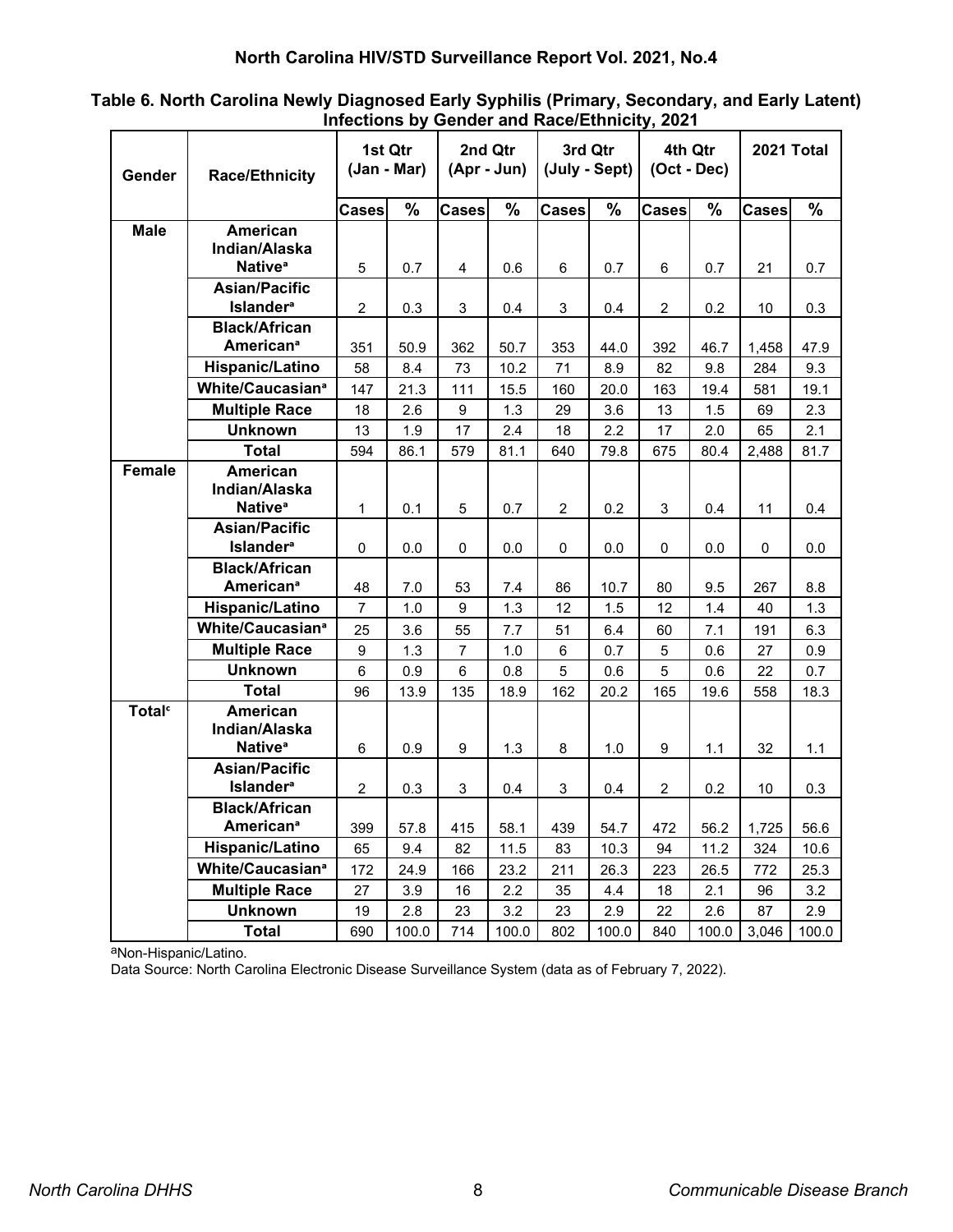**Table 7. North Carolina Newly Diagnosed Chlamydia, Gonorrhea, and Early Syphilis (Primary, Secondary, and Early Latent) Infections by County of Residence at Time of Diagnosis, 2019- 2021**

|                                   |            | <b>CHLAMYDIA</b> |            |                | <b>GONORRHEA</b> | LVL I          |                      | P. & S. SYPHILIS |                     |                     | E. L. SYPHILIS                                                                                              |                   |
|-----------------------------------|------------|------------------|------------|----------------|------------------|----------------|----------------------|------------------|---------------------|---------------------|-------------------------------------------------------------------------------------------------------------|-------------------|
| <b>COUNTY</b>                     | 2019       | 2020             | 2021       | 2019           | 2020             | 2021           | 2019                 | 2020             | 2021                | 2019                | 2020                                                                                                        | 2021              |
|                                   | Jan-Dec I  |                  |            |                |                  |                |                      |                  |                     |                     | Jan-Dec   Jan-Dec   Jan-Dec   Jan-Dec   Jan-Dec   Jan-Dec   Jan-Dec   Jan-Dec   Jan-Dec   Jan-Dec   Jan-Dec |                   |
| <b>ALAMANCE</b>                   | 1.058      | 927              | 951        | 258            | 368              | 441            | 16                   | 27               | 40                  | 23                  | 21                                                                                                          | 15                |
| <b>ALEXANDER</b>                  | 81         | 111              | 61         | 43             | 48               | 23             | 0                    | 1                | 4                   | $\mathbf 0$         | 1                                                                                                           | 1                 |
| <b>ALLEGHANY</b>                  | 23         | 19               | 12         | 3              | 5                | 7              | $\mathbf{0}$         | 0                | 0                   | $\mathbf{0}$        | 0                                                                                                           | 0                 |
| <b>ANSON</b>                      | 248        | 204              | 212        | 73             | 104              | 89             | $\overline{2}$       | $\Omega$         | 4                   | $\overline{c}$      | $\Omega$                                                                                                    | 4                 |
| <b>ASHE</b>                       | 30         | 58               | 43         | 6              | 19               | 25             | 0                    | $\mathbf 0$      | 1                   | 1                   | $\Omega$                                                                                                    | 0                 |
| <b>AVERY</b>                      | 34         | 26               | 22         | 5              | $\overline{7}$   | $\overline{2}$ | 0                    | $\overline{2}$   | 1                   | 0                   | $\mathbf{1}$                                                                                                | $\mathbf{0}$      |
| <b>BEAUFORT</b>                   | 307        | 307              | 281        | 144            | 156              | 126            | 3                    | $\overline{2}$   | 5                   | $\overline{2}$      | $\Omega$                                                                                                    | $\overline{2}$    |
| <b>BERTIE</b>                     | 128        | 129              | 123        | 63             | 60               | 76             | 0                    | 3                | $\overline{2}$      | 5                   | $\overline{2}$                                                                                              | $\overline{c}$    |
| <b>BLADEN</b>                     | 174        | 189              | 150        | 112            | 113              | 77             | $\overline{2}$       | $\overline{2}$   | 4                   | 1                   | 1                                                                                                           | $\Omega$          |
| <b>BRUNSWICK</b>                  | 472        | 388              | 399        | 165            | 120              | 130            | 6                    | $\overline{2}$   | 8                   | $\overline{7}$      | 5                                                                                                           | $\overline{2}$    |
| <b>BUNCOMBE</b>                   | 1,251      | 1,120            | 1,036      | 473            | 582              | 442            | 28                   | 30               | 41                  | 12                  | 17                                                                                                          | 17                |
| <b>BURKE</b>                      | 360        | 309              | 272        | 177            | 135              | 91             | 3                    | 9                | 17                  | 2                   | 2                                                                                                           | $\overline{7}$    |
| <b>CABARRUS</b>                   | 1,225      | 1,193            | 1,292      | 326            | 399              | 406            | 16                   | 16               | 22                  | 11                  | 15                                                                                                          | 17                |
| <b>CALDWELL</b>                   | 332        | 326              | 261        | 214            | 146              | 91             | 3                    | 3                | 15                  | 0                   | 4                                                                                                           | 3                 |
| <b>CAMDEN</b>                     | 23         | 19               | 17         | 7              | 8                | 6              | 0                    | 0                | 1                   | $\mathbf{0}$        | $\Omega$                                                                                                    | 1                 |
| <b>CARTERET</b>                   | 248        | 207              | 152        | 43             | 53               | 38             | $\overline{c}$       | 3                | 1                   | $\overline{c}$      | 1                                                                                                           | 3                 |
| <b>CASWELL</b>                    | 90         | 98               | 92         | 18             | 44               | 55             | 3                    | 1                | 4                   | 1                   | 3                                                                                                           | 4                 |
| <b>CATAWBA</b>                    | 689        | 705              | 622        | 301            | 226              | 214            | 13                   | 21               | 9                   | 5                   | 11                                                                                                          | 12                |
| <b>CHATHAM</b>                    | 226        | 178              | 205        | 40             | 45               | 59             | 1                    | $\overline{2}$   | 6                   | $\Omega$            | 4                                                                                                           | 3                 |
| <b>CHEROKEE</b>                   | 48         | 36               | 45         | 31             | 18               | 11             | 1                    | 0                | 0                   | $\Omega$            | $\Omega$                                                                                                    | 0                 |
| <b>CHOWAN</b>                     | 91         | 93               | 91         | 70             | 32               | 46             | 3                    | $\mathbf{0}$     | $\mathbf{1}$        | 3                   | $\Omega$                                                                                                    | $\Omega$          |
| <b>CLAY</b>                       | 27         | 15               | 12         | 11             | 11               | 6              | $\Omega$             | $\mathbf{1}$     | $\mathbf 1$         | 1                   | $\Omega$                                                                                                    | $\Omega$          |
| <b>CLEVELAND</b>                  | 644        | 657              | 733        | 312            | 333              | 285            | $\overline{7}$       | 3                | 20                  | 4<br>$\overline{7}$ | 5                                                                                                           | 9                 |
| <b>COLUMBUS</b><br><b>CRAVEN</b>  | 320<br>790 | 306<br>625       | 329<br>521 | 141<br>182     | 124<br>204       | 146<br>189     | 5<br>$\overline{7}$  | 1<br>3           | $\overline{7}$<br>4 | 8                   | 2<br>3                                                                                                      | 8<br>6            |
| <b>CUMBERLAND</b>                 | 4,498      | 4,216            | 4,196      | 1,766          | 1,736            | 1,725          | 56                   | 51               | 92                  | 56                  | 68                                                                                                          | 62                |
| <b>CURRITUCK</b>                  | 50         | 64               | 32         | 17             | 11               | 12             | 1                    | 1                | 0                   | 0                   | 0                                                                                                           | 3                 |
| <b>DARE</b>                       | 75         | 68               | 65         | 19             | 25               | 15             | $\overline{c}$       | $\Omega$         | 1                   | $\Omega$            | $\mathbf{1}$                                                                                                | 0                 |
| <b>DAVIDSON</b>                   | 664        | 714              | 749        | 417            | 420              | 422            | 8                    | 14               | 29                  | 10                  | 5                                                                                                           | 9                 |
| <b>DAVIE</b>                      | 147        | 128              | 74         | 44             | 42               | 19             | 0                    | 1                | 1                   | 5                   | $\Omega$                                                                                                    | $\mathbf 1$       |
| <b>DUPLIN</b>                     | 319        | 343              | 334        | 102            | 103              | 101            | $\overline{2}$       | $\overline{4}$   | 5                   | $\mathbf{1}$        | 3                                                                                                           | 3                 |
| <b>DURHAM</b>                     | 2,994      | 2,424            | 2,347      | 1,139          | 1,242            | 932            | 100                  | 110              | 126                 | 70                  | 65                                                                                                          | 64                |
| <b>EDGECOMBE</b>                  | 638        | 599              | 588        | 311            | 412              | 306            | 3                    | 4                | 9                   | 2                   | $\overline{7}$                                                                                              | 8                 |
| <b>FORSYTH</b>                    | 3,230      | 2,983            | 1,975      | 1,570          | 1,540            | 1.068          | 60                   | 38               | 79                  | 40                  | 25                                                                                                          | 28                |
| <b>FRANKLIN</b>                   | 341        | 301              | 287        | 164            | 152              | 103            | 6                    | 4                | 8                   | 4                   | 4                                                                                                           | 8                 |
| <b>GASTON</b>                     | 1,676      | 1,554            | 1,516      | 611            | 720              | 683            | 25                   | 29               | 36                  | 15                  | 24                                                                                                          | 33                |
| <b>GATES</b>                      | 52         | 68               | 27         | 14             | 21               | 5              | $\overline{2}$       | 1                | 0                   | 0                   | $\mathbf{1}$                                                                                                | 0                 |
| <b>GRAHAM</b>                     | 18         | 27               | 9          | 3              | 0                | 3              | 0                    | 0                | 0                   | $\mathbf 0$         | 0                                                                                                           | 0                 |
| <b>GRANVILLE</b>                  | 420        | 300              | 341        | 170            | 147              | 162            | 9                    | $\overline{7}$   | $\overline{7}$      | $\sqrt{5}$          | 6                                                                                                           | 4                 |
| <b>GREENE</b>                     | 178        | 182              | 97         | 58             | 70               | 40             | $\mathbf{1}$         | $\overline{2}$   | 4                   | $\mathfrak{S}$      | 0                                                                                                           | 4                 |
| <b>GUILFORD</b>                   | 5,371      | 4,581            | 4,234      | 2,296          | 2,215            | 2,074          | 81                   | 99               | 169                 | 101                 | 76                                                                                                          | 107               |
| <b>HALIFAX</b>                    | 466        | 479              | 458        | 219            | 289              | 256            | 3                    | 11               | 10                  | 6                   | 9                                                                                                           | 6                 |
| <b>HARNETT</b>                    | 783        | 729              | 776        | 286            | 282              | 255            | $\overline{7}$       | $\overline{2}$   | 21                  | 6                   | $\overline{4}$                                                                                              | 17                |
| <b>HAYWOOD</b>                    | 179        | 150              | 126        | 75             | 81               | 37             | $\overline{4}$       | 4                | 6                   | $\mathbf{1}$        | 1                                                                                                           | 0                 |
| <b>HENDERSON</b>                  | 326        | 331              | 278        | 143            | 158              | 94             | $\mathbf{1}$         | 4                | 14                  | 0                   | 4                                                                                                           | 4                 |
| <b>HERTFORD</b>                   | 176        | 236              | 133        | 66             | 88               | 60             | $\mathbf{1}$         | $\mathbf 0$      | $\overline{c}$      | $\overline{3}$      | $\mathfrak{S}$                                                                                              | 1                 |
| <b>HOKE</b>                       | 421        | 351              | 444        | 182            | 154              | 166            | 3                    | 4                | 8                   | $\overline{7}$      | 3                                                                                                           | 6                 |
| <b>HYDE</b>                       | 8          | 14               | 11         | $\overline{4}$ | 5                | 3              | 0                    | 0                | 0                   | 1                   | 0                                                                                                           | 1                 |
| <b>IREDELL</b>                    | 774        | 715              | 734        | 255            | 356              | 277            | 9                    | 7                | 14                  | 9                   | 12                                                                                                          | 6                 |
| <b>JACKSON</b><br><b>JOHNSTON</b> | 277<br>981 | 194<br>888       | 219<br>926 | 50<br>330      | 56<br>333        | 43<br>301      | $\overline{2}$<br>12 | 1<br>16          | 0<br>24             | $\mathbf{1}$<br>12  | 0<br>8                                                                                                      | $\mathbf 0$<br>15 |
| <b>JONES</b>                      | 47         | 41               | 52         | 19             | 10               | 28             | 0                    | 0                | 0                   | 0                   | 0                                                                                                           | 0                 |
|                                   |            |                  |            |                |                  |                |                      |                  |                     |                     |                                                                                                             |                   |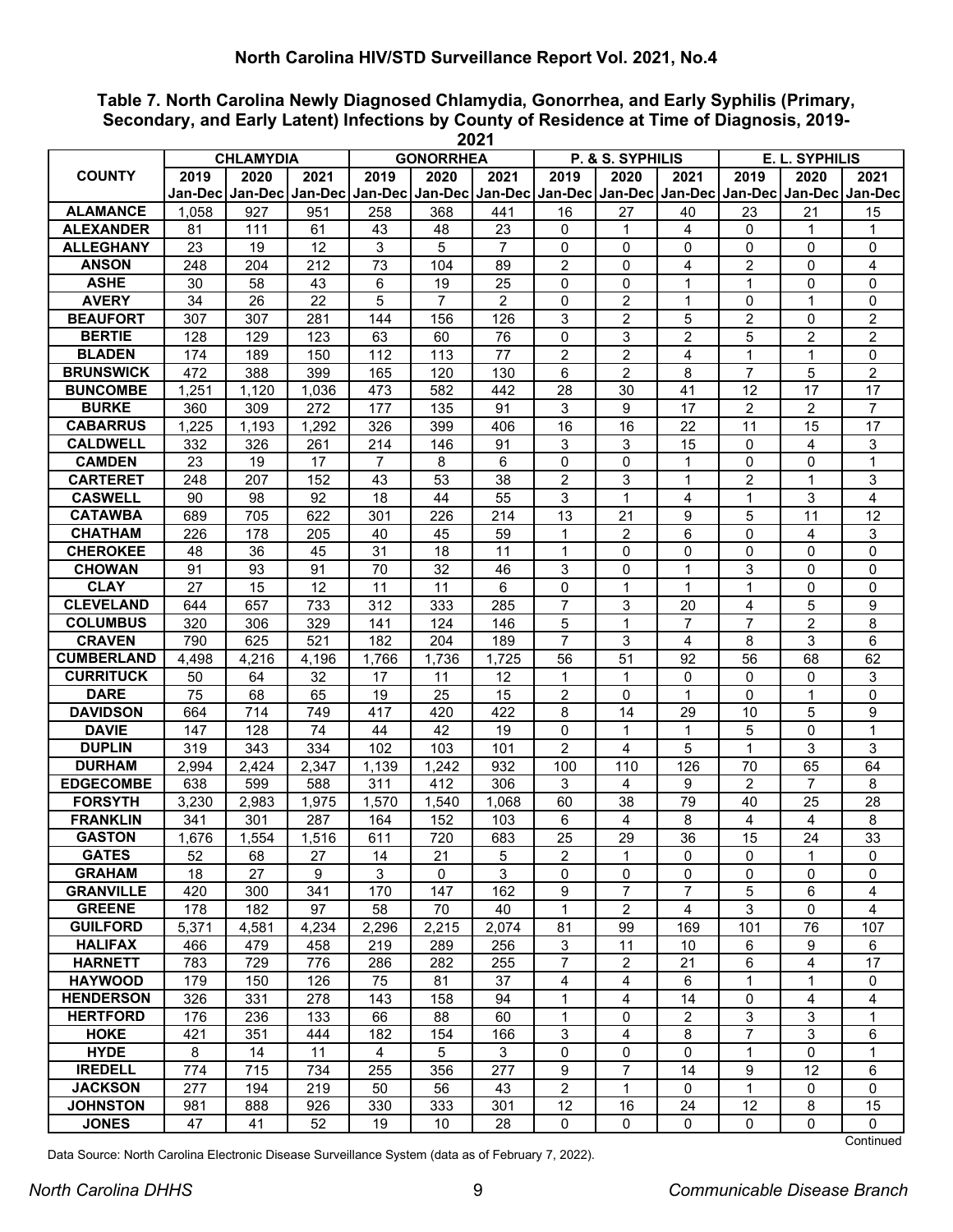**Table 7 (Continued). North Carolina Newly Diagnosed Chlamydia, Gonorrhea, and Early Syphilis (Primary, Secondary, and Early Latent) Infections by County of Residence at Time of Diagnosis, 2019-2021**

|                     |             | <b>CHLAMYDIA</b> |        |              | <b>GONORRHEA</b> |                  |                | P. & S. SYPHILIS |                |                | E. L. SYPHILIS                                                                                                        |                |
|---------------------|-------------|------------------|--------|--------------|------------------|------------------|----------------|------------------|----------------|----------------|-----------------------------------------------------------------------------------------------------------------------|----------------|
|                     |             |                  |        |              |                  |                  |                |                  |                |                |                                                                                                                       |                |
| <b>COUNTY</b>       | 2019        | 2020             | 2021   | 2019         | 2020             | 2021             | 2019           | 2020             | 2021           | 2019           | 2020                                                                                                                  | 2021           |
|                     |             |                  |        |              |                  |                  |                |                  |                |                | Jan-Dec   Jan-Dec   Jan-Dec   Jan-Dec   Jan-Dec   Jan-Dec   Jan-Dec   Jan-Dec   Jan-Dec   Jan-Dec   Jan-Dec   Jan-Dec |                |
| <b>LEE</b>          | 342         | 319              | 313    | 86           | 115              | 125              | 4              | 9                | 6              | 1              | 7                                                                                                                     | 3              |
| <b>LENOIR</b>       | 581         | 552              | 517    | 222          | 273              | 242              | 4              | 6                | 9              | 5              | 6                                                                                                                     | 4              |
| <b>LINCOLN</b>      | 299         | 358              | 291    | 99           | 114              | 89               | $\overline{2}$ | 3                | 6              | $\overline{2}$ | 4                                                                                                                     | 1              |
| <b>MACON</b>        | 78          | 76               | 81     | 26           | 33               | 26               | $\Omega$       | $\mathbf{1}$     | $\mathbf{1}$   | $\overline{2}$ | $\Omega$                                                                                                              | $\mathbf{1}$   |
| <b>MADISON</b>      | 71          | 53               | 46     | 18           | 23               | 12               | $\mathbf{1}$   | 1                | $\overline{2}$ | 0              | $\overline{c}$                                                                                                        | $\mathbf 0$    |
| <b>MARTIN</b>       | 191         | 181              | 156    | 53           | 83               | 56               | 4              | 4                | $\overline{c}$ | 4              | 6                                                                                                                     | $\mathbf 0$    |
| <b>MCDOWELL</b>     | 167         | 155              | 108    | 82           | 83               | 45               | 0              | 8                | 8              | 1              | 4                                                                                                                     | 5              |
| <b>MECKLENBURG</b>  | 10,046      | 9,442            | 9,695  | 3,431        | 4,335            | 4,185            | 245            | 276              | 375            | 212            | 291                                                                                                                   | 342            |
| <b>MITCHELL</b>     | 38          | 37               | 16     | 5            | 8                | 9                | 0              | 0                | 1              | 0              | 0                                                                                                                     | 0              |
| <b>MONTGOMERY</b>   | 127         | 121              | 130    | 41           | 51               | 75               | $\mathbf 0$    | 1                | $\overline{c}$ | 0              | 1                                                                                                                     | 5              |
| <b>MOORE</b>        | 427         | 333              | 395    | 138          | 108              | 132              | 2              | 4                | 9              | 2              | 4                                                                                                                     | 4              |
| <b>NASH</b>         | 773         | 702              | 708    | 434          | 476              | 416              | 13             | 12               | 10             | 11             | 12                                                                                                                    | 18             |
| <b>NEW HANOVER</b>  | 1,301       | 959              | 1,168  | 435          | 283              | $\overline{3}17$ | 24             | 18               | 24             | 20             | 16                                                                                                                    | 22             |
| <b>NORTHAMPTON</b>  | 178         | 147              | 89     | 74           | 89               | 39               | $\overline{2}$ | 0                | $\overline{2}$ | 0              | 0                                                                                                                     | 2              |
| <b>ONSLOW</b>       | 2,390       | 2,131            | 1,830  | 525          | 448              | 454              | 15             | 21               | 13             | 12             | 15                                                                                                                    | 14             |
| <b>ORANGE</b>       | 751         | 540              | 726    | 177          | 157              | 190              | 9              | 18               | 16             | 11             | 9                                                                                                                     | 9              |
| <b>PAMLICO</b>      | 47          | 39               | 38     | 10           | 14               | 21               | $\mathbf{1}$   | 1                | 0              | 0              | $\mathbf 0$                                                                                                           | $\mathbf 0$    |
| <b>PASQUOTANK</b>   | 303         | 298              | 254    | 138          | 114              | 124              | $\mathbf 0$    | 1                | $\overline{4}$ | $\overline{c}$ | 3                                                                                                                     | $\mathbf 1$    |
| <b>PENDER</b>       | 207         | 208              | 160    | 53           | 62               | 44               | $\overline{2}$ | $\mathbf{1}$     | 6              | 1              | $\overline{c}$                                                                                                        | 4              |
| <b>PERQUIMANS</b>   | 57          | 52               | 45     | 35           | 20               | 26               | $\mathbf 0$    | 0                | 1              | 0              | 0                                                                                                                     | 1              |
| <b>PERSON</b>       | 207         | 240              | 263    | 52           | 69               | 117              | $\overline{7}$ | 5                | 6              | $\mathbf 1$    | 3                                                                                                                     | 6              |
| <b>PITT</b>         | 2,229       | 1,924            | 1,774  | 856          | 880              | 753              | 17             | 22               | 37             | 19             | 10                                                                                                                    | 19             |
| <b>POLK</b>         | 35          | 34               | 34     | 20           | 13               | 11               | $\mathbf{1}$   | 4                | 0              | 1              | 1                                                                                                                     | 0              |
| <b>RANDOLPH</b>     | 565         | 570              | 550    | 162          | 224              | 175              | 3              | 2                | $\overline{7}$ | 1              | 7                                                                                                                     | 8              |
| <b>RICHMOND</b>     | 445         | 403              | 372    | 246          | 223              | 180              | $\overline{5}$ | $\overline{c}$   | 10             | 0              | $\Omega$                                                                                                              | $\overline{4}$ |
| <b>ROBESON</b>      | 1,319       | 1,259            | 1,313  | 710          | 702              | 667              | 13             | 7                | 15             | 12             | 5                                                                                                                     | 28             |
| <b>ROCKINGHAM</b>   | 460         | 392              | 383    | 194          | 183              | 161              | $\overline{2}$ | $\overline{7}$   | 9              | $\overline{2}$ | 5                                                                                                                     | 4              |
| <b>ROWAN</b>        | 900         | 831              | 751    | 385          | 337              | 308              | 12             | 9                | 15             | 14             | 9                                                                                                                     | $\overline{7}$ |
| <b>RUTHERFORD</b>   | 291         | 281              | 285    | 167          | 132              | 141              | 4              | $\overline{c}$   | 10             | 0              | $\overline{c}$                                                                                                        | 6              |
| <b>SAMPSON</b>      | 405         | 330              | 334    | 119          | 156              | 93               | 3              | 3                | 5              | $\overline{c}$ | 7                                                                                                                     | 6              |
| <b>SCOTLAND</b>     | 346         | 304              | 318    | 173          | 154              | 141              | 3              | $\overline{c}$   | $\overline{7}$ | $\overline{2}$ | 5                                                                                                                     | $\overline{c}$ |
| <b>STANLY</b>       | 287         | 255              | 316    | 75           | 126              | 111              | $\overline{2}$ | 2                | $\overline{2}$ | 1              | 4                                                                                                                     | 1              |
| <b>STOKES</b>       | 116         | 130              | 107    | 43           | 45               | 38               | 1              | 3                | 5              | 0              | 2                                                                                                                     | 0              |
| <b>SURRY</b>        | 197         | 172              | 185    | 63           | 74               | 78               | 1              | $\overline{c}$   | 0              | 0              | $\overline{c}$                                                                                                        | $\mathbf 0$    |
| <b>SWAIN</b>        | 125         | 64               | 68     | 37           | 33               | 28               | $\mathbf 0$    | 0                | 1              | 0              | $\Omega$                                                                                                              | $\mathbf{0}$   |
| <b>TRANSYLVANIA</b> | 93          | 75               | 71     | 46           | 33               | 17               | 2              | 3                | 3              | 1              | 1                                                                                                                     | 1              |
| <b>TYRRELL</b>      | 15          | 12               | 12     | 3            | 4                | 1                | $\Omega$       | $\Omega$         | $\mathbf 0$    | $\Omega$       | $\Omega$                                                                                                              | $\mathbf{0}$   |
| <b>UNION</b>        | 1,107       | 966              | 965    | 296          | 293              | 277              | 13             | 14               | 10             | $\overline{7}$ | 16                                                                                                                    | 9              |
| <b>VANCE</b>        | 507         | 475              | 436    | 293          | 226              | 238              | 9              | 17               | 11             | 4              | 5                                                                                                                     | 6              |
| <b>WAKE</b>         | 6,595       | 5,756            | 4,472  | 2,214        | 2,220            | 1,771            | 160            | 176              | 202            | 150            | 150                                                                                                                   | 167            |
| <b>WARREN</b>       | 128         | 96               | 97     | 57           | 62               | 58               | 3              | $\mathbf{3}$     | 4              | 3              | 0                                                                                                                     | 0              |
| <b>WASHINGTON</b>   | 88          | 77               | 94     | 32           | 23               | 41               | $\mathbf 0$    | 0                | $\overline{c}$ | 0              | 1                                                                                                                     | $\mathbf{1}$   |
| <b>WATAUGA</b>      | 279         | 220              | 215    | 25           | 29               | 14               | $\mathbf 0$    | 3                | 9              | $\overline{a}$ | $\overline{2}$                                                                                                        | $\overline{c}$ |
| <b>WAYNE</b>        | 961         | 823              | 915    | 309          | 279              | 318              | 13             | 25               | 14             | 6              | 15                                                                                                                    | 9              |
| <b>WILKES</b>       | 188         | 190              | 185    | 43           | 55               | 77               | 0              | 0                | 5              | 0              | 2                                                                                                                     | $\mathbf 0$    |
| <b>WILSON</b>       | 897         | 771              | 886    | 364          | 503              | 384              | 10             | 16               | 20             | 11             | 8                                                                                                                     | 24             |
| <b>YADKIN</b>       | 80          | 100              | 81     | 19           | 24               | 24               | 1              | 1                | 3              | 0              | 0                                                                                                                     | 1              |
| <b>YANCEY</b>       | 31          | 27               | 33     | 10           | 11               | 10               | 0              | 0                | 0              | $\mathbf 0$    | 0                                                                                                                     | 1              |
| <b>UNKNOWN</b>      | $\mathbf 0$ | $\mathbf{0}$     | 0      | $\mathbf{0}$ | $\mathbf{0}$     | 0                | $\mathbf 0$    | 0                | $\Omega$       | 0              | 0                                                                                                                     | $\mathbf 0$    |
| <b>TOTAL</b>        | 71,298      | 64,405           | 61,243 | 26,643       | 28,030           | 25,130           | 1,132          | 1,261            | 1,792          | 980            | 1,071                                                                                                                 | 1,254          |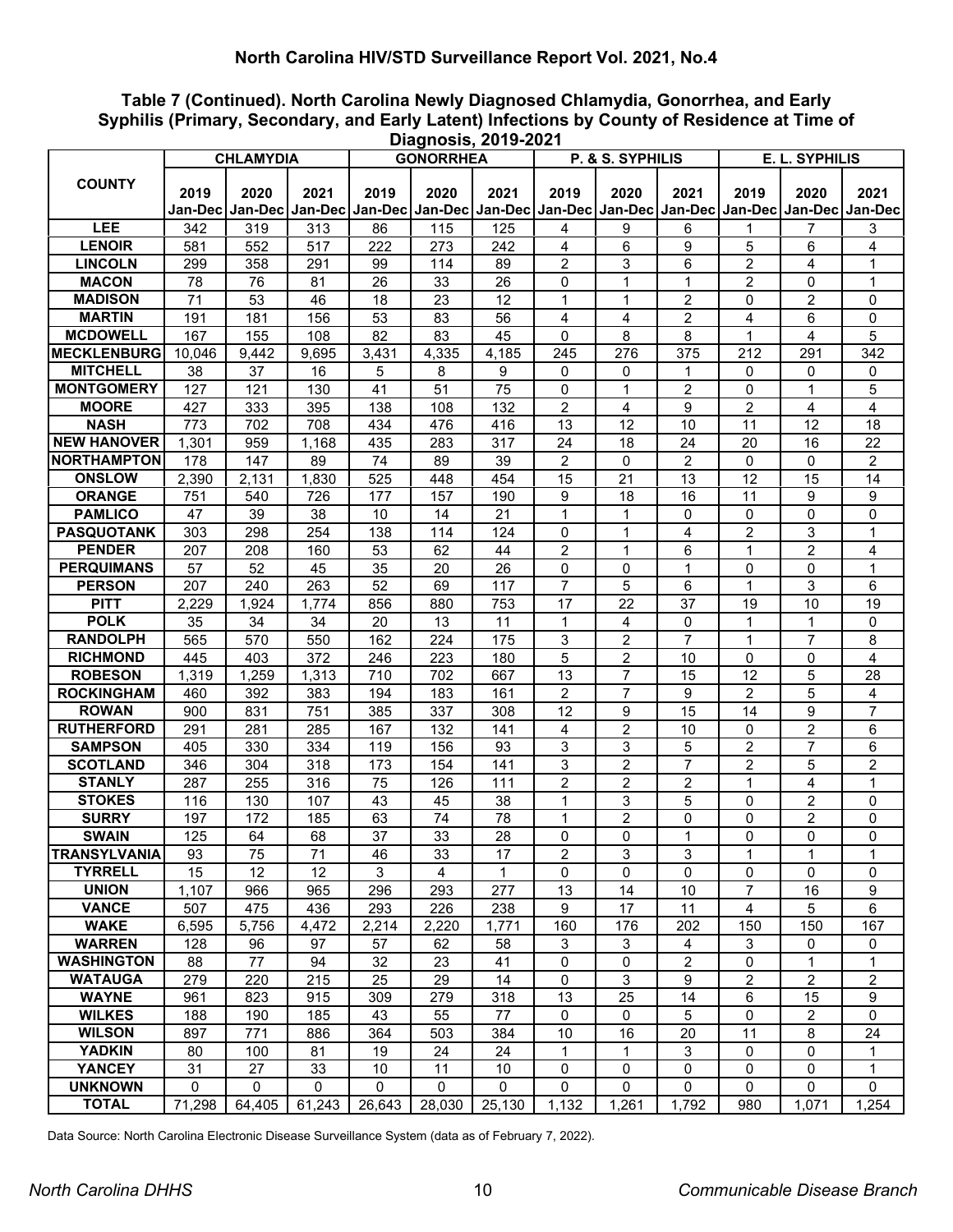#### **Table 8. North Carolina Newly Diagnosed HIV Infections by County of Residence at Time of Diagnosis, 2019- 2021**

| <b>COUNTY</b>     | 2019             | 2020<br>Jan-Dec Jan-Dec | 2021<br>Jan-Dec |
|-------------------|------------------|-------------------------|-----------------|
| <b>ALAMANCE</b>   | 24               | 14                      |                 |
|                   |                  |                         | 25              |
| <b>ALEXANDER</b>  | 0                | 1                       | 1               |
| <b>ALLEGHANY</b>  | 0                | 0                       | $\overline{2}$  |
| <b>ANSON</b>      | $\overline{2}$   | 1                       | 4               |
| <b>ASHE</b>       | 0                | 0                       | 1               |
| <b>AVERY</b>      | 0                | $\overline{c}$          | 1               |
| <b>BEAUFORT</b>   | 6                | 7                       | 5               |
| <b>BERTIE</b>     | 3                | $\overline{2}$          | $\overline{5}$  |
| <b>BLADEN</b>     | 3                | $\overline{c}$          | 3               |
| <b>BRUNSWICK</b>  | 5                | 4                       | 5               |
| <b>BUNCOMBE</b>   | 14               | 13                      | 21              |
| <b>BURKE</b>      | 4                | 4                       | 6               |
| <b>CABARRUS</b>   | 20               | 12                      | 21              |
| <b>CALDWELL</b>   | 4                | $\overline{2}$          | 1               |
| <b>CAMDEN</b>     | 0                | 0                       | $\overline{c}$  |
| <b>CARTERET</b>   | 0                | 6                       | 6               |
| <b>CASWELL</b>    | 4                | 3                       | $\overline{2}$  |
| <b>CATAWBA</b>    | 13               | 8                       | 9               |
| <b>CHATHAM</b>    | 3                | $\overline{c}$          | 6               |
| <b>CHEROKEE</b>   | 5                | 1                       | 0               |
| <b>CHOWAN</b>     | 0                | 0                       | 1               |
| <b>CLAY</b>       | 0                | 0                       | 0               |
| <b>CLEVELAND</b>  |                  |                         |                 |
|                   | 10               | 7                       | 7               |
| <b>COLUMBUS</b>   | 6                | 3                       | 4               |
| <b>CRAVEN</b>     | 7                | 3                       | 11              |
| <b>CUMBERLAND</b> | 70               | 60                      | 81              |
| <b>CURRITUCK</b>  | 1                | 1                       | $\overline{c}$  |
| <b>DARE</b>       | 0                | 0                       | 0               |
| <b>DAVIDSON</b>   | 12               | 14                      | 14              |
| <b>DAVIE</b>      | 1                | 1                       | 4               |
| <b>DUPLIN</b>     | 4                | 3                       | 9               |
| <b>DURHAM</b>     | 69               | 49                      | 59              |
| <b>EDGECOMBE</b>  | 8                | 7                       | 9               |
| <b>FORSYTH</b>    | 81               | 39                      | 66              |
| <b>FRANKLIN</b>   | $\overline{2}$   | $\overline{2}$          | 5               |
| <b>GASTON</b>     | 32               | 26                      | 30              |
| <b>GATES</b>      | 0                | 1                       | 1               |
| <b>GRAHAM</b>     | 0                | 0                       | 0               |
| <b>GRANVILLE</b>  | 8                | 4                       | 7               |
| <b>GREENE</b>     | 1                | $\overline{c}$          | 3               |
| <b>GUILFORD</b>   | $\overline{1}22$ | 93                      | 134             |
| <b>HALIFAX</b>    | 5                | 9                       | 3               |
| <b>HARNETT</b>    | 20               | 8                       | 12              |
| <b>HAYWOOD</b>    | $\overline{2}$   | $\overline{2}$          | $\overline{2}$  |
| <b>HENDERSON</b>  | 5                | $\overline{2}$          | 11              |
| <b>HERTFORD</b>   | 1                | $\mathbf{1}$            | $\overline{c}$  |
| HOKE              | 5                | 8                       | 8               |
| <b>HYDE</b>       | 0                | 0                       | 1               |
| <b>IREDELL</b>    | 17               | 12                      | 18              |
| <b>JACKSON</b>    | $\overline{c}$   | $\overline{2}$          | 0               |
| <b>JOHNSTON</b>   | 21               | 13                      | 15              |

| <b>COUNTY</b>      | 2019<br>Jan-Dec | 2020<br>Jan-Dec | 2021<br>Jan-Dec         |
|--------------------|-----------------|-----------------|-------------------------|
| <b>JONES</b>       | 0               | 0               | 2                       |
| LEE                | 8               | 5               | 3                       |
| <b>LENOIR</b>      | 8               | 4               | 8                       |
| <b>LINCOLN</b>     | $\overline{c}$  | 3               | 5                       |
| <b>MACON</b>       | $\overline{2}$  | 4               | 0                       |
| <b>MADISON</b>     | 0               | 0               | 1                       |
| <b>MARTIN</b>      | 4               | 5               | 7                       |
| <b>MCDOWELL</b>    | $\overline{2}$  | 0               | 1                       |
| <b>MECKLENBURG</b> | 271             | 209             | 281                     |
| <b>MITCHELL</b>    | 0               | 0               | 1                       |
| <b>MONTGOMERY</b>  | 1               | 5               | 0                       |
| <b>MOORE</b>       | 3               | 8               | 5                       |
| <b>NASH</b>        | 15              | 10              | 16                      |
| <b>NEW HANOVER</b> |                 |                 |                         |
| <b>NORTHAMPTON</b> | 28<br>4         | 23              | 26<br>1                 |
| <b>ONSLOW</b>      |                 | 0               |                         |
|                    | 27              | 23              | 17                      |
| <b>ORANGE</b>      | 10              | 10              | 3                       |
| <b>PAMLICO</b>     | 1               | 0               | 3                       |
| <b>PASQUOTANK</b>  | 7               | 6               | 5                       |
| <b>PENDER</b>      | $\overline{c}$  | 5               | $\overline{3}$          |
| <b>PERQUIMANS</b>  | 0               | 0               | 0                       |
| <b>PERSON</b>      | 1               | 3               | 8                       |
| <b>PITT</b>        | 48              | 21              | 35                      |
| <b>POLK</b>        | 0               | $\overline{c}$  | 0                       |
| <b>RANDOLPH</b>    | 13              | 6               | 8                       |
| <b>RICHMOND</b>    | 5               | $\overline{4}$  | $\overline{7}$          |
| <b>ROBESON</b>     | 26              | 18              | 21                      |
| <b>ROCKINGHAM</b>  | 10              | 3               | $\overline{2}$          |
| <b>ROWAN</b>       | 13              | 10              | 13                      |
| <b>RUTHERFORD</b>  | 0               | 1               | $\overline{\mathbf{c}}$ |
| <b>SAMPSON</b>     | 7               | 6               | 9                       |
| <b>SCOTLAND</b>    | 10              | 9               | 6                       |
| <b>STANLY</b>      | $\overline{2}$  | 1               | $\overline{c}$          |
| <b>STOKES</b>      | $\overline{2}$  | $\overline{c}$  | $\overline{2}$          |
| <b>SURRY</b>       | 7               | 5               | 0                       |
| <b>SWAIN</b>       | 0               | 0               | 0                       |
| TRANSYLVANIA       | 0               | $\overline{c}$  | $\overline{c}$          |
| <b>TYRRELL</b>     | 0               | 0               | 0                       |
| <b>UNION</b>       | 15              | 11              | 10                      |
| <b>VANCE</b>       | 7               | 5               | 5                       |
| <b>WAKE</b>        | 133             | 134             | 163                     |
| <b>WARREN</b>      | 1               | $\overline{5}$  | <u>3</u>                |
| <b>WASHINGTON</b>  | 3               | 3               | 1                       |
| <b>WATAUGA</b>     | 3               | $\overline{2}$  | $\overline{1}$          |
| WAYNE              | 16              | 11              | 21                      |
| <b>WILKES</b>      | 3               | 4               | 1                       |
| <b>WILSON</b>      | 14              | 18              | 18                      |
| YADKIN             | 1               | $\overline{3}$  | 3                       |
| <b>YANCEY</b>      | 0               | 0               | 0                       |
| <b>UNASSIGNED*</b> | 21              | $\overline{13}$ | 16                      |
| <b>TOTAL</b>       | 1,378           | 1,078           | $\overline{1,}392$      |

\* Unassigned includes cases with unknown county of residence at diagnosis or cases that were diagnosed at a long-term care facility such as prison.

Data Source: enhanced HIV/AIDS Reporting System (eHARS) (data as of February 7, 2022).